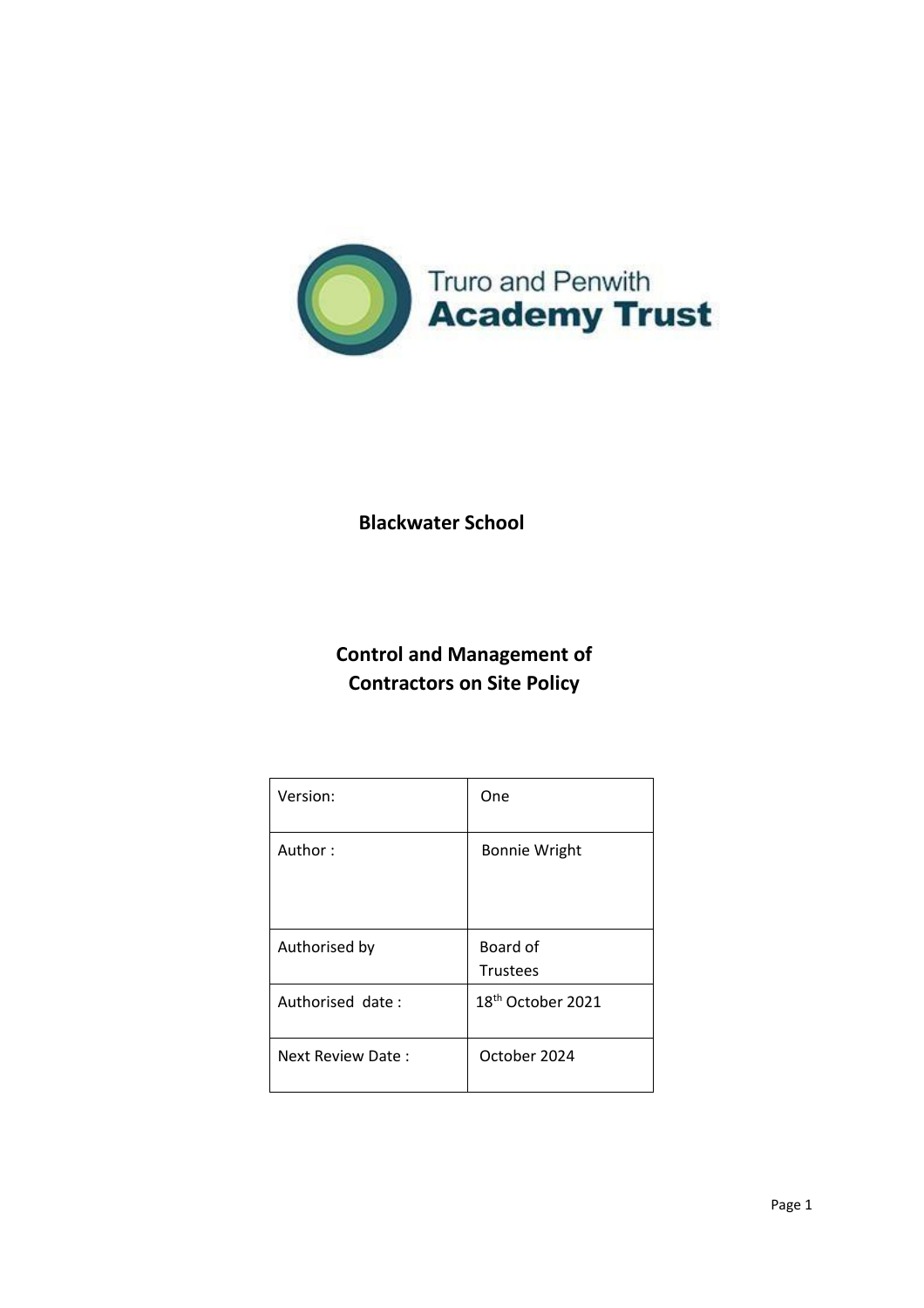# **Policy Index**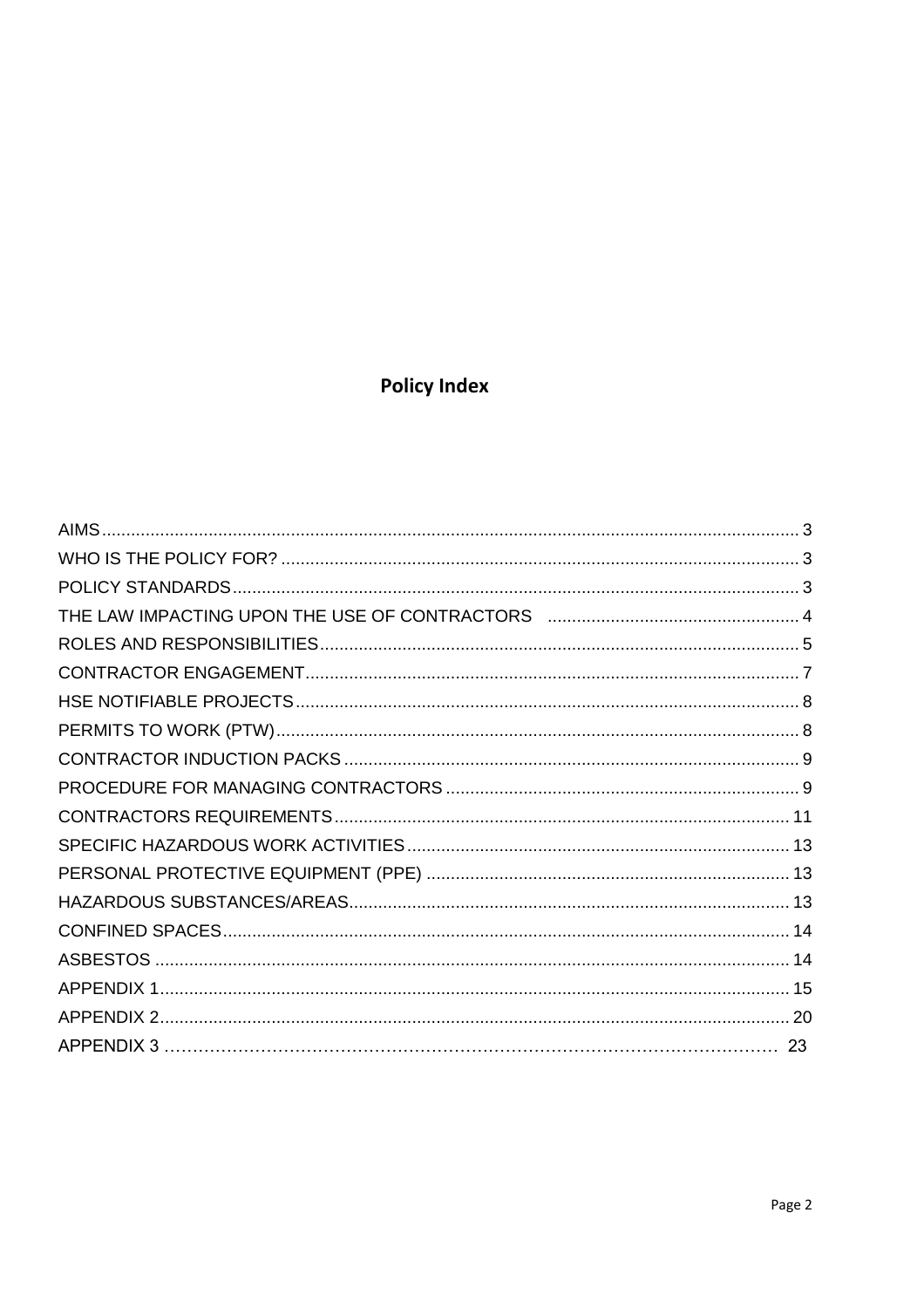# **1. AIMS**

The purpose of this policy is to ensure that contractual arrangements comply with National and Trust policies and procedures and with relevant legislation. It shall ensure all parties fulfil their legal duties as well as contractual obligations.

The Trust owes a duty of care under the Health and Safety at Work etc. Act 1974 to its employees or others who may be put at risk by its premises or activities, including contractors undertaking work on its premises. This policy sets out how the trust and associated schools will manage contractors whilst they are working on its premises.

For the purposes of this policy, a contractor is defined as a person/company who are under contract to provide materials or labour to perform a service or to do a job. This definition does not include temporary contracted office workers involved with office activities, or teaching staff.

# **2. WHO IS THE POLICY FOR?**

The Policy applies to all staff employed by the educational establishments which form part of Truro and Penwith Academy Trust (TPAT), as well as members of the Local Governing Bodies of those establishments, Trust Central Team staff, and any consultants undertaking work on behalf of the Trust. However, it will be most applicable for Facilities and Estate Services teams and individuals who will require the engagement of contractors from time to time. This policy will cater for all types of contractor and therefore all responsible persons engaging contractors are required to follow this policy.

# <span id="page-2-0"></span>**3. POLICY STANDARDS**

## **3.1 General Principles**

 The Trust, or school, acknowledges and accepts its statutory responsibilities to ensure, so far as is reasonably practicable, the health, safety and welfare for all who are employed or contracted to work within any trust premise.

There can be a number of different types of contractor:

- short term one off, employed for a particular task
- short term repetitive, employed for a recurring task
- medium term, such as to carry out a small refurbishment or maintenance task
- long term, continuing function.

The following provides examples of the type of work that is covered:

- non trust employees working on buildings, plant or equipment
- service or maintenance engineers working on school equipment.
- support services suppliers such as cleaning and catering, security, portering and waste disposal through to technical works such as electrical or building repairs

Apart from the potential financial and legal penalties for failing to plan and manage contractors work, poor management of contractors is likely to expose people and property to unacceptable risks. Almost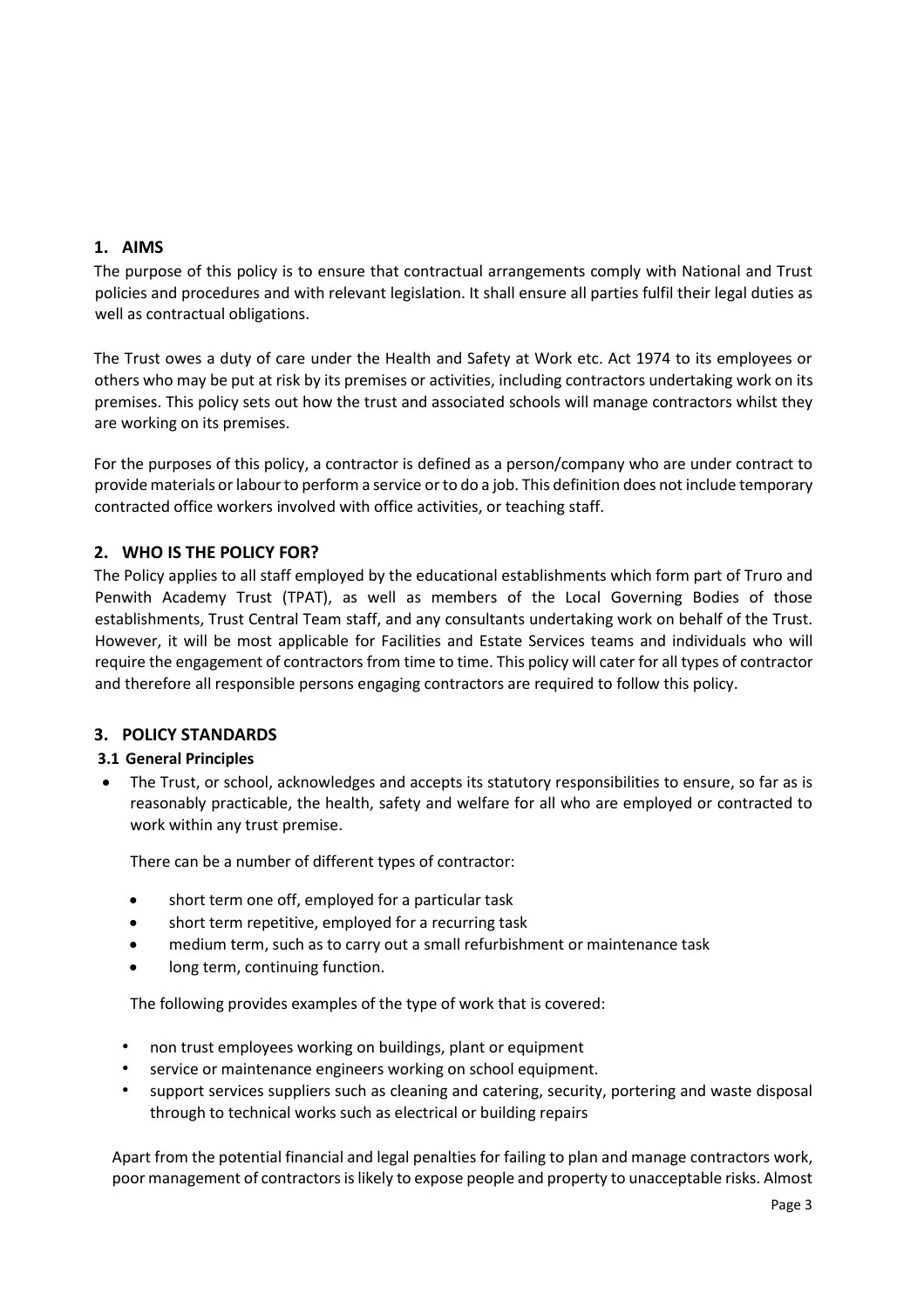certainly, poor planning and management will increase costs, cause delays and/or disruption of services as well as increase the likelihood of accidents or ill health. This policy gives guidance on how to manage and control contractors in relation to services provided on Trust premises.

# **4. THE LAW IMPACTING UPON THE USE OF CONTRACTORS**

As it is considered nationally that building works and in particular, maintenance within occupied premises, can be the more hazardous work activities, this policy regularly refers to construction and related activities. However, the principles outlined within this policy can equally apply to other situations where contractors or suppliers are appointed on behalf of the Trust and schools.

Principal legislation likely to impact upon the procurement of works (construction or otherwise), goods or services may include at least the following legislation and other forms of guidance which are being constantly revised and added to:

- The Health and Safety at Work Act 1974
- The Management of Health and Safety at Work Regulations 1999
- Occupiers Liability Acts 1957 and 1984
- Construction Design and Management Regulations 2007, amended 2015
- The Control of Asbestos at Work Regulations 1987 as amended
- The Pressure Systems Safety Regulations 2000
- The Noise at Work Regulations 1989
- The Electricity at Work Regulations 1989
- The Workplace (Health, Safety and Welfare) Regulations 1992
- The Provision and Use of Work Equipment Regulations 1998
- The Lifting Operations & Lifting Equipment Regulations 1998
- The Construction (Health Safety and Welfare) Regulations 1996
- The Construction (Design and Management) Regulations 1994 as amended
- Confined Spaces Regulations 1997
- The Control of Substances Hazardous to Health Regulations 1999
- The Highly Flammable Liquids and Petroleum Gases Regulations 1972
- The Manual Handling Operations Regulations 1992
- The Reporting of Injuries, Diseases and Dangerous Occurrences Regulations 1996
- The Personal Protective Equipment Regulations 1992
- The Gas Safety (installation and Use) Regulations 1998
- The Occupiers' Liability Acts 1957 & 1984
- The Fire Precautions Act 1971
- The Fire Precautions (Workplace) Regulations 1997 & 1999
- The Safety Representatives and Safety Committees Regulations 1977
- The Health and Safety (Consultation with Employees) Regulations 1996

Although not strictly health and safety legislation, the following may be added:

- The Water Supply (Water Fittings) Regulations 1999
- The Building Regulations 2000 made under the Building Act 1984

In many instances, as is the case for Legionnaires Disease under the Control of Substances Hazardous to Health Regulations, compliance and understanding of legislation is aided by the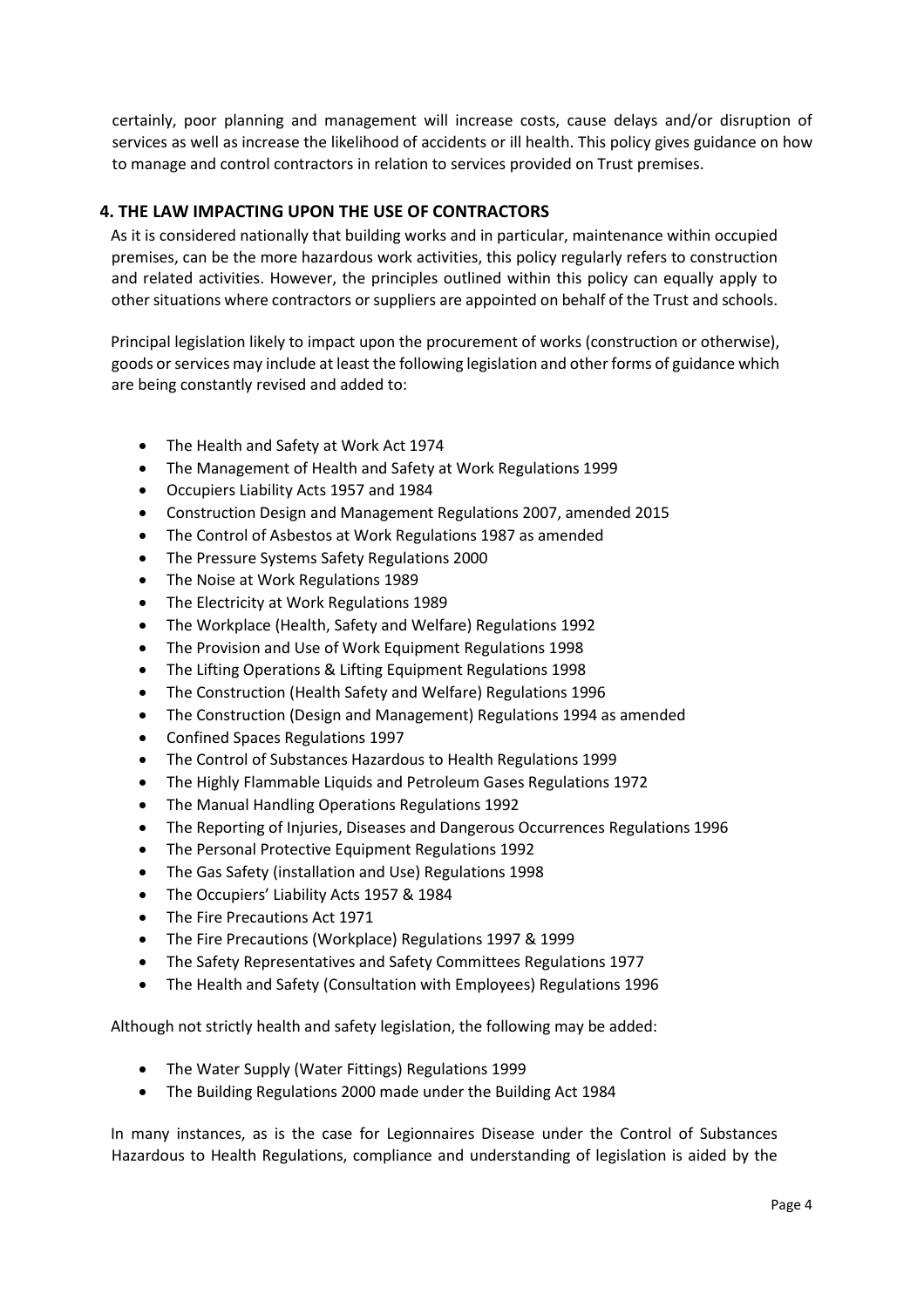provision of Guidance and/or Approved Codes of Practice (ACoP's). To this list could be added by numerous British Standards including:

- BS 6262: 1982 Code of practice for Glazing in Buildings
- BS 7671: 1992 Requirements for Electrical Installations
- BS 5839-1: 1988 Fire detection and alarm systems for buildings
- BS 5266-1: 1999 Emergency Lighting

Finally, as the bringing of contractors on to our premises itself gives rise to risks, Headteachers and managers are reminded of their duty to provide staff with relevant information and to consult on health and safety issues arising from the contract works.

#### **5. ROLES AND RESPONSIBILITIES**

#### **5.1 The Chief Executive Officer and Board of Trustees**

The CEO and Board of Trustees has overall responsibility for Health and Safety within TPAT. The Board of Trustees hold specific responsibilities throughout the Trust and assist in ensuring that the policy is implemented as appropriate and are responsible for:

- Ensuring that schools comply with health and safety legislation
- Ensuring that the policy and its procedures are implemented accordingly

#### **5.2 The Chair of Governors**

The Chair of Governors is responsible for:

- taking all reasonable measures to ensure that the premises and equipment on site are safe and do not put the health or safety of staff, pupils or visitors at risk while they are on the premises.
- complying with any directions given by the LA concerning the health and safety of persons in school, or on school activities elsewhere.
- Supporting and monitoring health and safety within the school.
- Reporting any failings to the Trust Health & Safety Team.

#### **5.3 The Headteacher**

#### **The Headteacher is responsible for:**

- Implementing the policy and its related procedures
- Making appropriate staff aware of their responsibilities and providing training as appropriate to enable them to effectively deliver this policy.
- Ensuring that staff understand their duties regarding the use of contractors on site
- Ensuring that contractors are competent to carry out the works specified and where possible, will utilise certified or accredited contractors /organisations. Throughout the contract period the HT will monitor the standard of the contractor's work and the progress made.
- Ensuring this policy is presented to the Clerk to the Governing Body, to be noted at a full LGB meeting.

NB: Tasks can be delegated to other staff members but the responsibility remains with the Headteacher.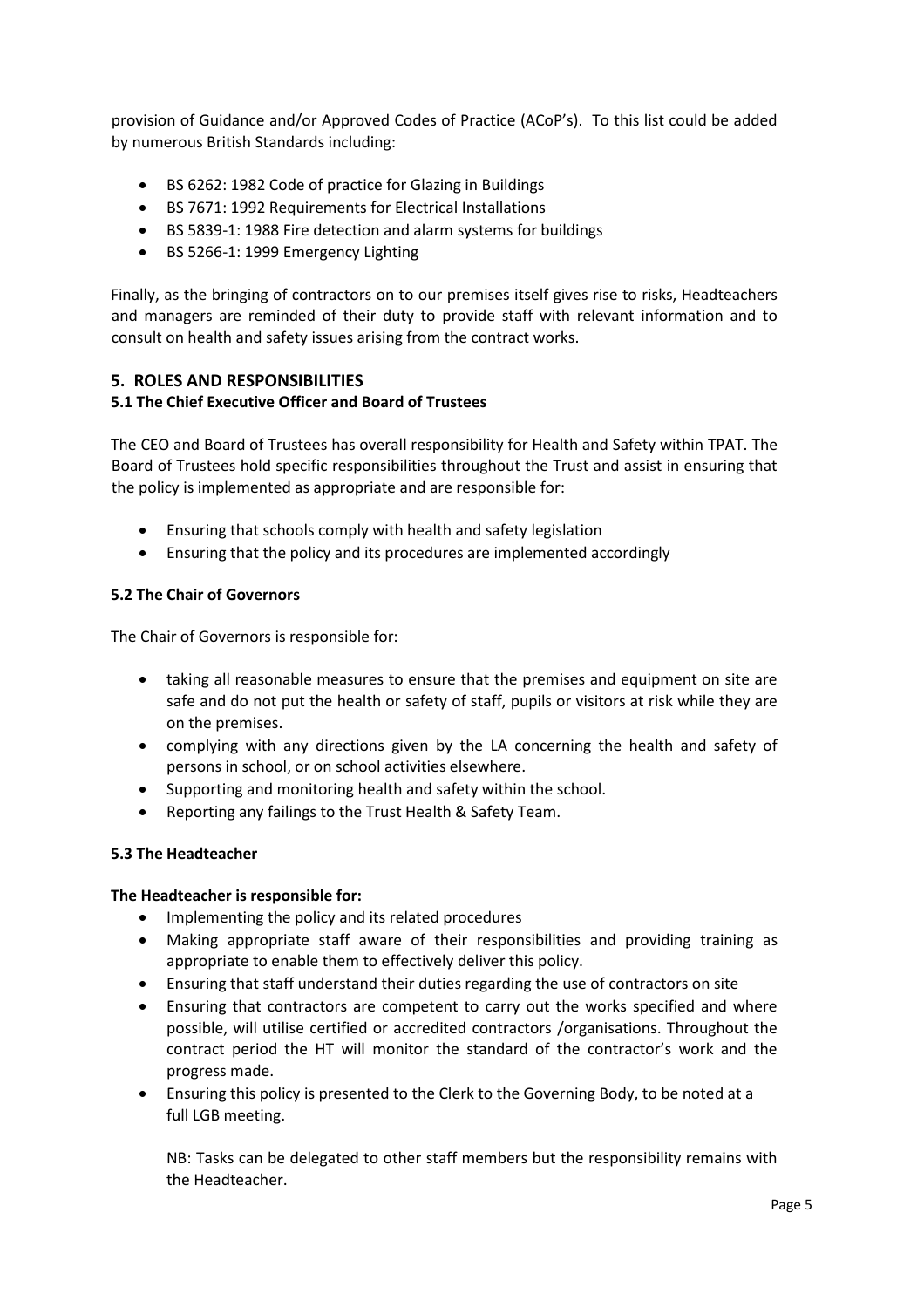## **5.4 Staff**

Staff are responsible for:

- Enacting this policy, its commitments and procedures, and their responsibilities associated with this policy
- Attending such training and information opportunities as necessary to enact this policy and keeping up to date with health and safety law and legislation

#### **5.5 The Trust Head of Health, Safety and Estates**

The Trust Head of Health, Safety & Estates is responsible for:

The Trust's Head of Health, Safety and Estates will monitor compliance with this policy and its associated procedures at all times.

It is also the duty of each school to ensure that all relevant safety measures are taken not only to protect the contractors but all persons who may come into contact with the Trust and its' undertakings. The Trust has a duty to ensure that these work activities do not alter the conditions or impede the provision of a safe place of work for staff, pupils and visitors.

It is the duty of the school to provide every contractor with information on emergency procedures relevant to the premises and provide details of particular hazards in the area (This may include Control of Substances Hazardous to Health – CoSHH assessments) for example, gases, chemicals or biological hazards. Refer to Appendix 1 – Contractor Induction Pack

Information on specialist hazards such as Asbestos, contaminated land or high risk activities must be supplied by the school. In some cases, work in these areas will require a permit to work. (Refer to PTW section)

#### **5.6 Contractors**

Contractors are responsible for:

Contractors have a duty to supply a safe place of work to their staff. It is equally the contractor's responsibility to obtain relevant health and safety related information from TPAT

as it is for the school to inform them. Once this information has been obtained by the contractor they must then develop safe systems of work relevant to the premises and work activities. The school should be made aware of the impact of the systems of work on the health and safety and normal systems of work within the area in which work is being carried out.

The contractors must ensure that work carried out does not compromise the health, safety or welfare of others. For example, TPAT staff, pupils, visitors or passer's by (the general public).

It is the contractor's responsibility to make their own provisions for first aid. (This includes trained/competent first aiders and equipment.)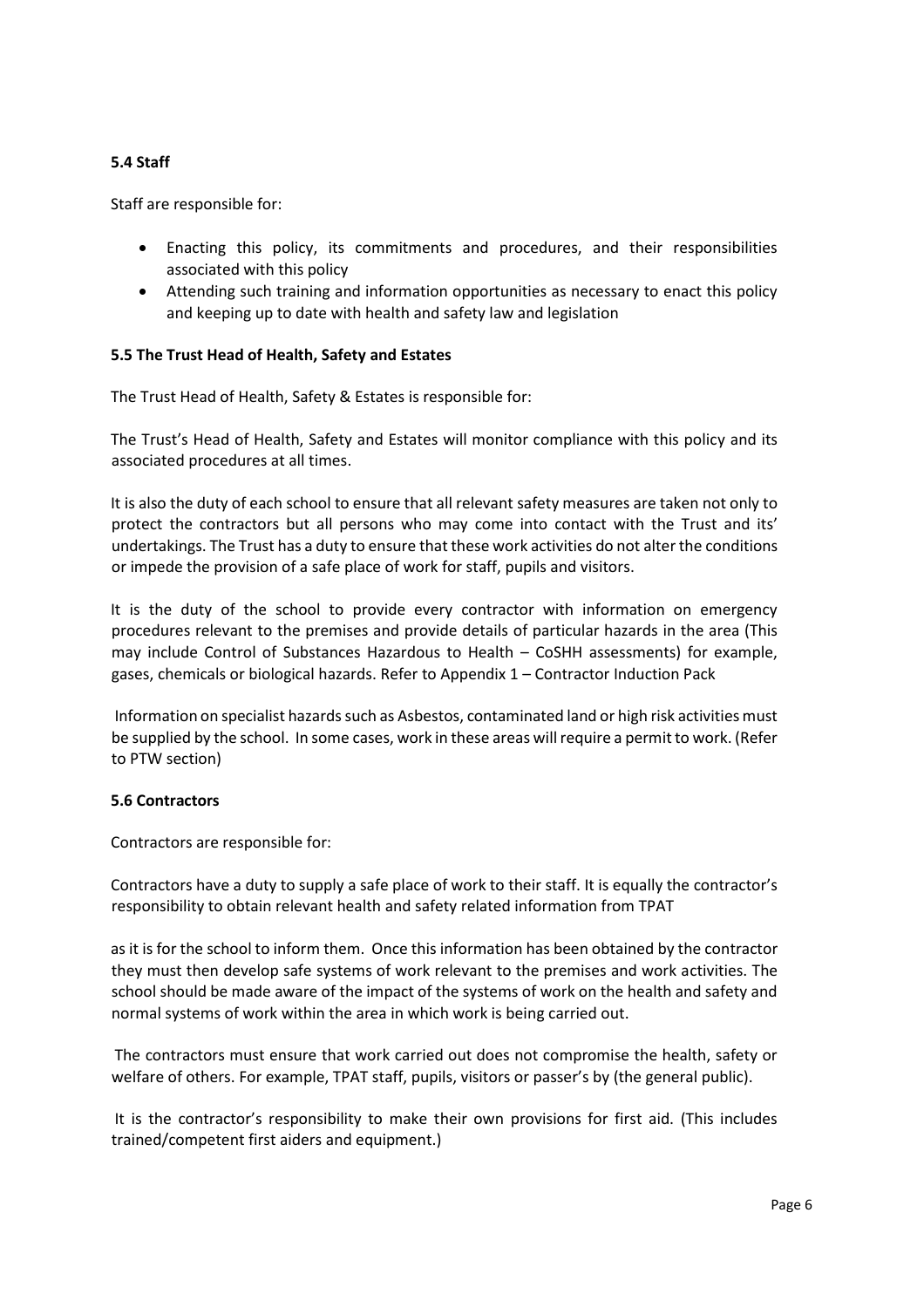Some contractors will have duties under The Construction (Design and Management) Regulations 2015 (CDM Regulations) and in some cases works will require more than one contractor at a time to be working in the same area or on the same premises. It is vital that the parties share relevant information under the statutory requirements of the CDM regulations.

To achieve this schools must co-ordinate contractor activities and provide adequate information regarding health and safety issues on the premises. Specifically, they should undertake a risk assessment and set out suitable control measures in order to manage any significant risk. The provision of this information will enable the contractor/s to plan for costs etc.

## **5.7 Sub-Contractors**

#### **Sub-Contractors are responsible for:**

Sub-contractors have the same responsibilities as contractors. The sub-contractors may use equipment provided by the contractor and may be working under the supervision of the contractor.

## **6. CONTRACTOR ENGAGEMENT**

All contract works to buildings, services and infrastructure across the Trust schools must be communicated and agreed by the Trust Head of Health, Safety & Estates. Before confirming a contractor to work on school premises, the school must be satisfied that the contractor is competent to do the job safely. The school will pay regard to the TPAT requirement to use approved contractors when making contract decisions.

Those persons that then engage contractors, shall be responsible for ensuring that:

- All applications to undertake works are considered by a suitably competent person (someone who has sufficient training and experience or knowledge and other qualities that allow them to assist. The level of competence required will depend on the complexity of the situation and the particular help required).
- Details are asked to be provided by the main contractor of any sub-contractor who is engaged to undertake work on the contractor's behalf.
- Mechanisms are established to ensure that all applications to undertake works at the schools are considered in a timely manner.
- Agreed works are designed by competent persons.
- Agreed works are managed by suitably competent people in accordance with relevant policies and procedures.
- Arrangements are available to ensure that all contractors are visibly identifiable when working on school premises e.g. wearing of an identity badge issued by school
- Sufficient competent persons are appointed to ensure that works can be properly managed on behalf of the Trust.
- Appropriate induction training (including refresher training where appropriate) is available for contractors
- Appropriate access and security arrangements are in place
- Arrangements are in place to review risk assessments, method statements and safe systems of work before work commences, and monitoring of practices takes place during contracted works.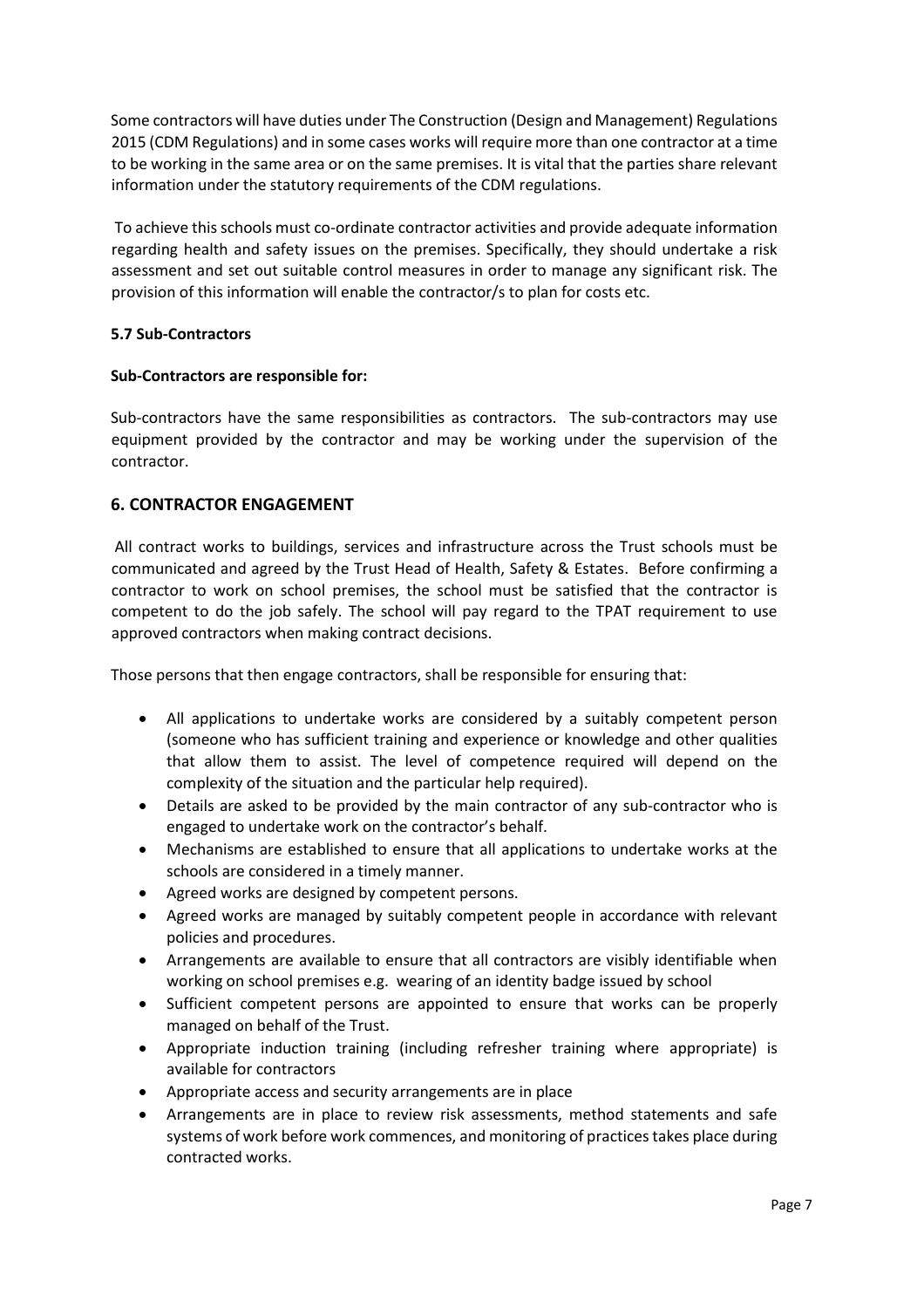- Arrangements are in place to ensure sufficient communications with those that may be affected by the works undertaken.
- Any contractor-related incidents, including near misses, reportable accidents, diseases and dangerous occurrences are reported and that appropriate actions taken to prevent a recurrence, so far as is reasonably practicable.

## **7. HSE NOTIFIABLE PROJECTS**

In the event that an F10 notification is required, it will be the responsibility of the Trust's Health and Safety team to notify the Health and Safety Executive. It will however be the responsibility of the school/contractor to ensure a copy is on display for the full length of the contracted works. Please visit <https://www.hse.gov.uk/forms/notification/f10.htm> For more on info F10 notifications.

## **8. PERMITS TO WORK (PTW) (SEE APPENDIX 2)**

Non routine work can produce health and safety risks over and above those normally encountered in the workplace. To control these risks, the Trust has in place a "Permit to Work" system for the following activities:

- 1) Hot work any hot work outside of a controlled workshop environment which would reasonably be foreseen as posing a hazard to others or buildings and equipment;
- 2) Machinery where dangerous parts of plant or machinery could reasonably be foreseen as a hazard;
- 3) Confined spaces where entry into any area where by reason of its enclosed nature there arises a foreseeable risk from the following hazards:
	- Injury to any person from fire or explosion;
	- Loss of consciousness arising from raising of body temperature
	- Loss of consciousness or asphyxiation of any person arising from gas, fume,
	- vapour or lack of oxygen;
- 4) Electrical / Gas work (including pipe work containing heated bitumen)

– work which poses a hazard from electrocution, fire and explosion; 5) Work at height / roof access – access to fragile roofs or where the roof has no safety edge protection or parapet, any work involving the risk of falling more than 2m; 6) Excavation work – where there may be a risk to underground services and to preserve the structural integrity of nearby structures

The Permit to Work system is designed to ensure that the nominated Trust / School contract manager is consulted at the planning stage to check that all eventualities have been considered when organising such activities and are an important means of minimising any risks involved.

The Permit to Work will involve the following steps:

- a) A thorough risk assessment and determination of who is at risk and what control measures are necessary to eliminate the hazards and the level of residual risk;
- b) Complete a written system of work identifying the following:
	- The level of competence of all operatives and any specialist skills;
	- List isolation / pre-work precautions;
	- List prohibited activities (communicate to others as necessary);
	- List plant and equipment required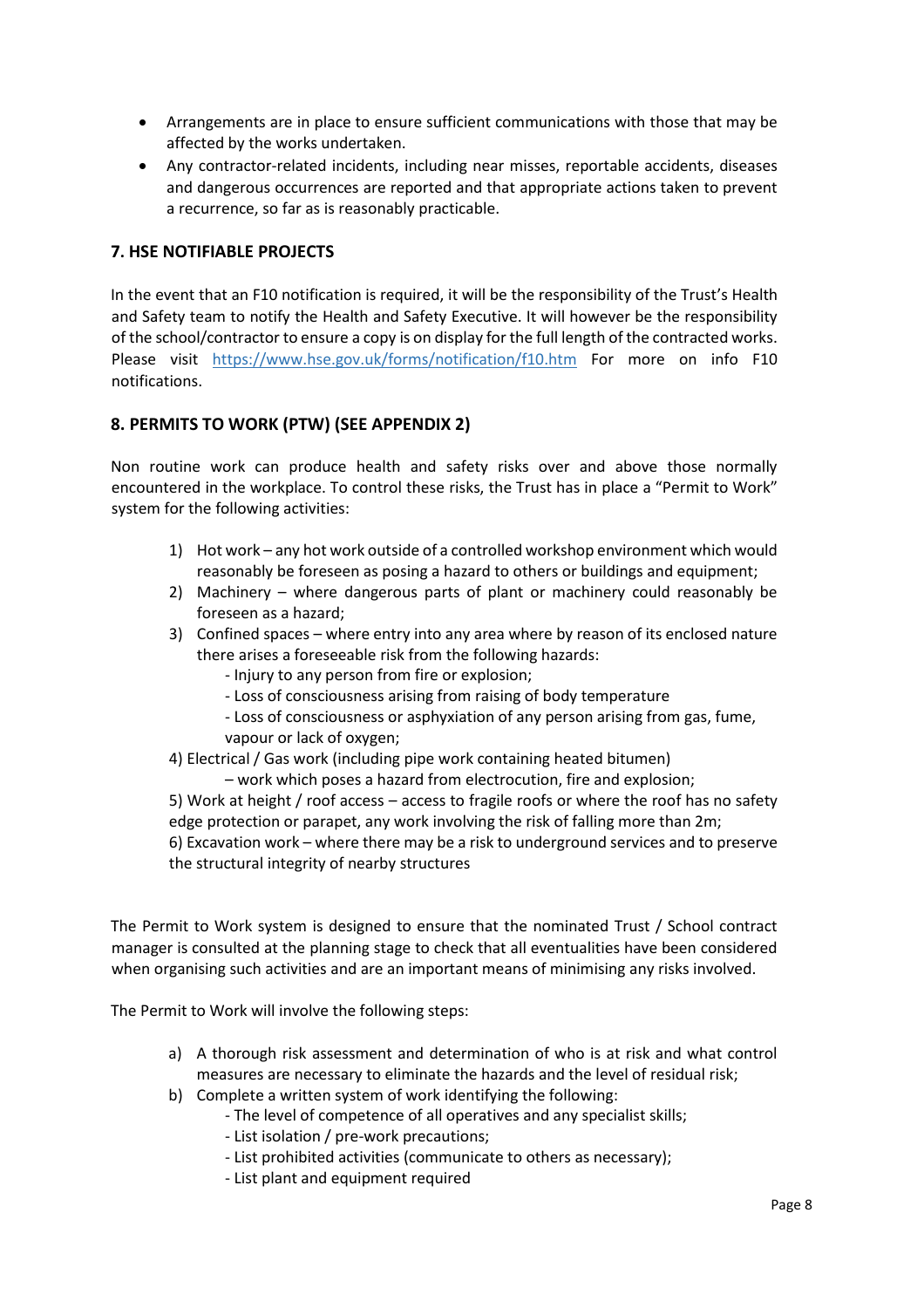- List personnel protective equipment to be used

- List sequence of events as planned with identified hazards / residual risks and controls clearly defined;

- Emergency procedures for all foreseeable risks (ensure that procedures are conveyed to competent person(s) and fully understood.

(c) Brief those who will be required to operate under the permit to work on the hazards and controls necessary to avoid them being realised;

(d) Ensure that those conducting the task know that the safe system must be followed in full and that no other methods or sequence of work are allowed. If the safe system is found to be flawed then the permit must be cancelled, the system of work reassessed, a new permit raised, and those conducting the task re-briefed.

(e) Display the permit at the work site / isolation point to ensure that all individuals that need to know do so;

(f) Ensure that the work area is clean, tidy and that all safety devices have been replaced and are functioning correctly, prior to the inspection by the authorised person. Please note that the authorised person must not sign the 'hand back' section of the form until the area is fully clean and safe.

## **9. CONTRACTOR INDUCTION PACKS (See Appendix 1)**

Contractors who work on the site should be made aware of any of the known hazards before they commence and all schools within the trust should provide a Contractor Induction Pack (refer to Appendix 1) at the main reception to enable the contractor to read the key information regarding the school building and its procedures and sign to confirm his understanding before works commences.

Schools are required to keep copies of the signed packs at school for inspection should the need arise.

## **10. PROCEDURE FOR MANAGING CONTRACTORS 10.1 Purpose of Procedure**

The purpose of this procedure is to provide information on the way in which both staff and contractors must work in order to prevent incidents and accidents related to contractor's work activities.

All schools and contractors must follow this procedure, however, it does not remove the legal obligations placed upon the contractor(s).

#### **10.2 Requirements**

The school has a duty to follow Trust procedures to ensure, so far as is reasonably practicable, the Health, Safety and Welfare of anyone whom may come into contact with these work activities.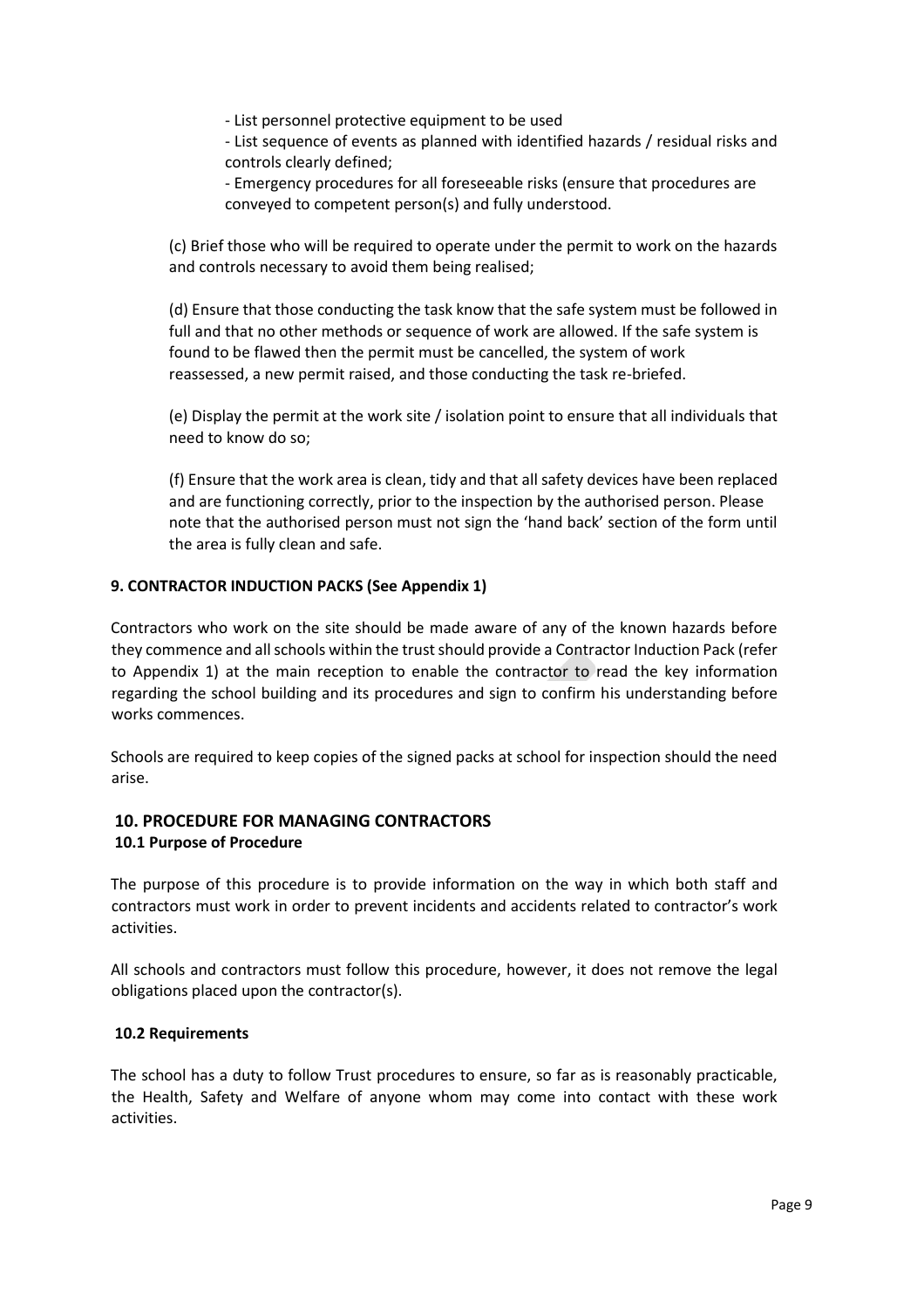Before the work commences the school must inform departments affected by the contractor's work in reasonable time, so that any areas affected by the works can plan for the disruption to normal routines etc.

Before works /activities commence it is essential that adequate information is given to the contractor regarding risk identification. This will require formal risk assessment in most cases.

Suitable and sufficient risk assessment must be carried out by the school before contractors begin their work.

#### **10.3 Security**

The school must ensure relevant security procedures are enforced. This will require informing the contractors of their access routes throughout the site, information regarding confidentiality and high-risk areas.

#### **10.4 Safeguarding**

Safeguarding of the Trusts pupils is very important and all contractors must adhere to the local policies and procedures in relation to safeguarding and issued with the school's safeguarding leaflet.

The aim of the safeguarding measures for the academy and contractor will be to manage the risk of harm to pupils and vulnerable adults. The measures adopted shall be proportionate to the risk.

Safeguarding measures to be considered at the planning stage will include any or all of the following depending on the outcomes identified by the school in their risk assessment:

- Segregate To avoid contact\* between contractors and pupils as far as possible
- Supervise To supervise any contact\* that does take place with a member of staff or a suitably vetted volunteer
- Code of conduct To require contractors to observe a code of conduct
- Regulate Access To regulate access to the premises
- Checks To undertake checks where appropriate.

The contractor must ensure that the relevant safeguarding requirements are met at all times, including, but not limited to; enhanced DBS checks, being completed on proposed staff and must adhere to the School's safe guarding policy at all times. Schools reserve the right to request copies of this data should it be required.

On small emergency works or unplanned works any staff without an enhanced DBS check MUST be accompanied at all times whilst schools are open to pupils.

NOTE - Contractors must sign in using the contractor induction pack and install their Enhanced DBS number as part of the induction process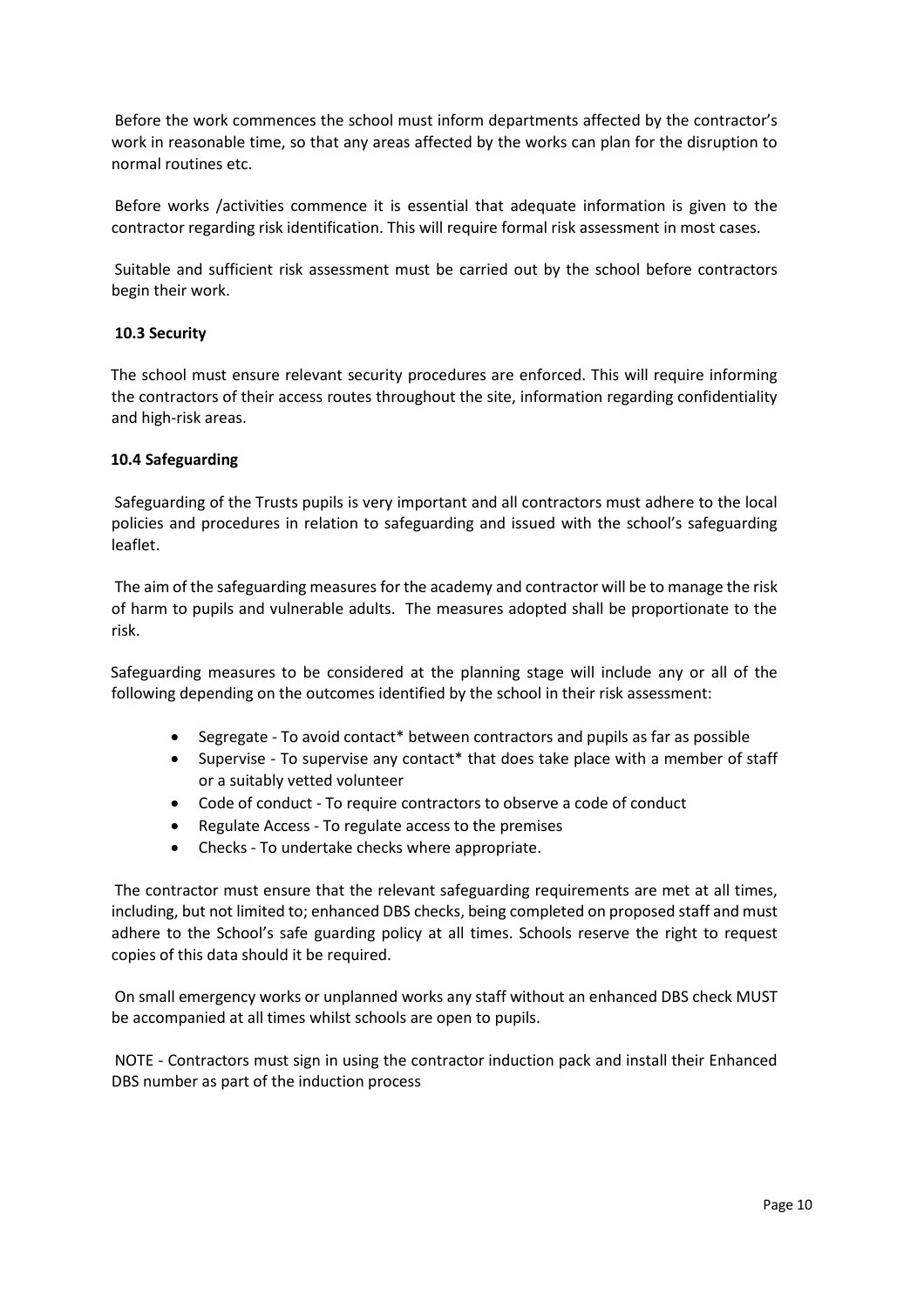### **10.5 Emergency Planning**

The school must inform the contractor of the emergency planning arrangements, for example, Evacuation Procedures. This will include the relevant internal phone numbers.

The school must show the Contractors and their employees on arrival at the work site, the following basic fire safety measures:

- The closest fire escape
- The location type and method of operation of the nearest fire-fighting appliance.
- The location of the nearest fire alarm and the method of activation.
- The tone of the fire alarm and what to do on activation.

Contractors are responsible for the provision of suitable and sufficient fire-fighting equipment appropriate to the work involved and must obey alarm signals whilst on Trust premises.

Smoking is prohibited in all areas of TPAT sites and contract staff are required to comply with this.

#### **10.6 Contractor Insurance Policies**

Although not strictly a health and safety issue, you should seek evidence of the contractor's current and relevant insurance policies as well as their waste disposal/waste carrier's licences. These documents must meet the Trust's recommendations as stated within the contract documents.

#### **10.7 Welfare Arrangements**

Canteen and washroom facilities may be made available to use by Contractors, or Sub-Contractors, as defined by the school The conditions for the use of such facilities are that they are used only during the time specified by the school. The Contractor or Sub-Contractor should be suitably dressed and observe normal standards of hygiene when using canteen facilities.

#### **11 CONTRACTORS REQUIREMENTS**

Contractors have a duty to work safely and manage the safety of their staff. The work activities must not, so far as is reasonably practicable, effect the Health, Safety and Welfare of anyone who come into contact with them or their activities.

#### **11.1 Before Works Commence**

On large contracts it is the responsibility of the contractor to appoint a supervisor or working foreman, who is competent in the field of work being delivered, who must receive direct instruction from the contractor and feed this information back to his /her staff. If a permit to work is required, the contractors will not begin works of any kind without the permit being issued first and all the relevant documentation is in place.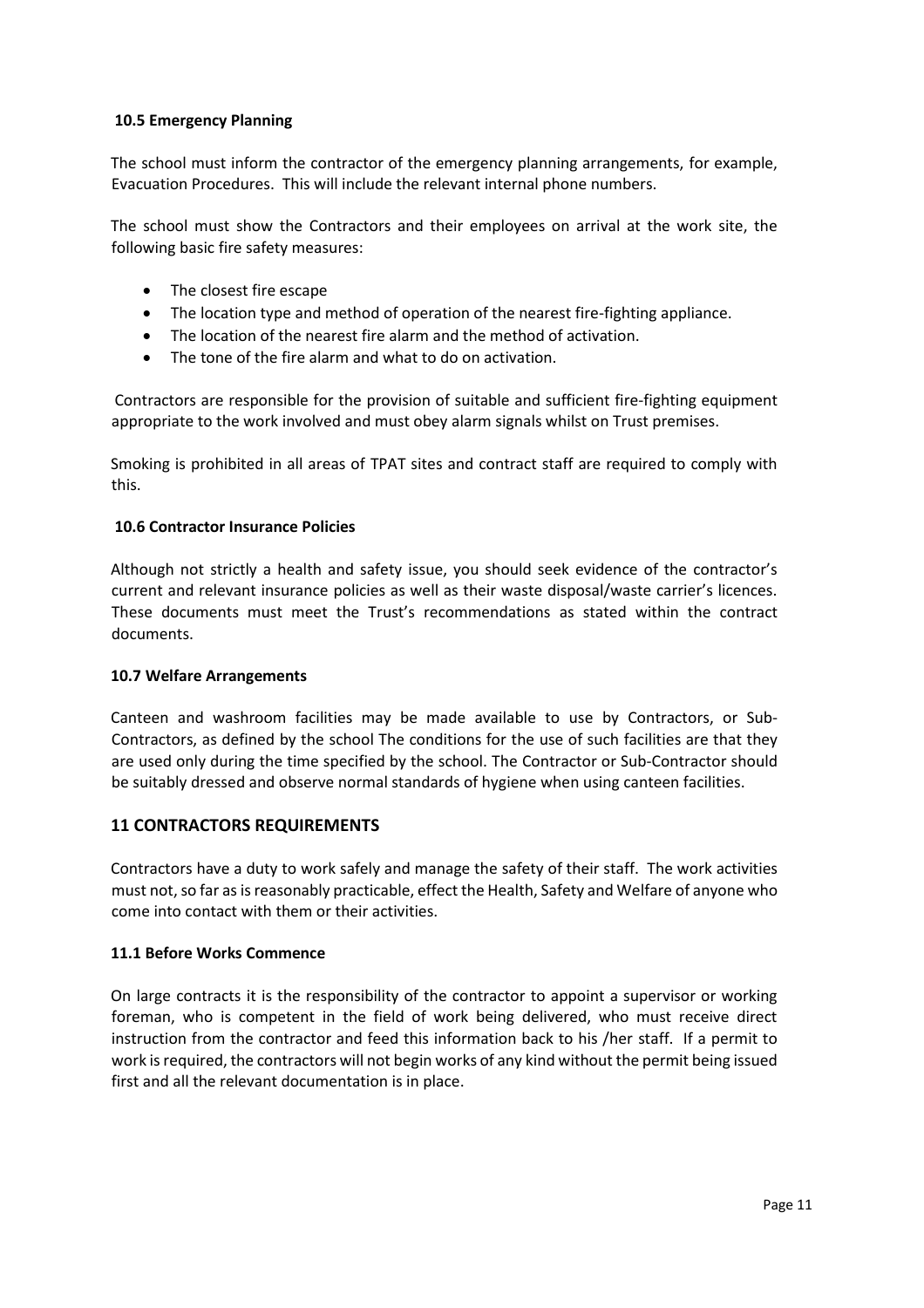## **11.2 Suitable Staff Allocation by Contractors**

Due to the nature of the work undertaken at TPAT sites, all contract personnel must be suitable to work on the site. Contractors are likely to come into contact with members of the public, staff and pupils; some of these pupils may be vulnerable. For this reason, any contractor who may be in close contact with these people must have undergone the relevant clearances.

### **11.3 Accident /Incident Reporting**

The contractor must report all accidents and near misses to the HT or to the Head of Facilities and Estates for the Trust. If an incident /accident requires a RIDDOR report and follow up investigation, it is essential that this is carried out by the contractor in accordance to relevant HSE Legislation. This needs to be forwarded to the Head of Facilities and Estates for reference. Any correspondence from the Health and Safety Executive must be shared with the Trust for information purposes. If an agency visit is required, the Trust must be informed to allow time for a representative of the Trust to attend the visit.

#### **11.4 Occupied Premises**

Where the Trust premises are occupied, the Contractor or Sub-Contractor must ensure that all works carried out in such a manner as to cause minimum disruption to daily business as well as limiting contact with students.

#### **11.5 Delivery, Unloading and Hoisting of Materials**

The Contractor or Sub-Contractor is responsible for the delivery, unloading, hoisting and storage of all their own materials. At no time should these works impede or make dangerous, normal access to areas outside the immediate vicinity of the works.

#### **11.6 Electricity**

All electrical equipment on site to be used in a safe and approved manner in accordance with current Electricity at Work Regulations. All portable electric tools shall operate at 110 volts A.C. from a double wound transformer having a centre tapped earth on 110 volt winding. All portable appliances brought onto site must have been tested and be within the validity period.

#### **11.7 Water Supply**

A water supply will generally be made available as designated by the school. Contractors should restrict themselves to this supply and must ensure that the area is kept free of rubbish. The tap is to be kept fully closed after use. The use of fire hoses and/or fire extinguishers, except in emergencies, is prohibited.

#### **11.8 Housekeeping**

All Contractors must ensure that rubbish or excess equipment and materials is not allowed to accumulate in the immediate work area, and in no circumstances is material for disposal to be stored outside the working area unless in the Contractor's, or Sub-Contractor's own authorised skip. All surplus materials and /or rubbish should be cleared from the site on completion of the contract.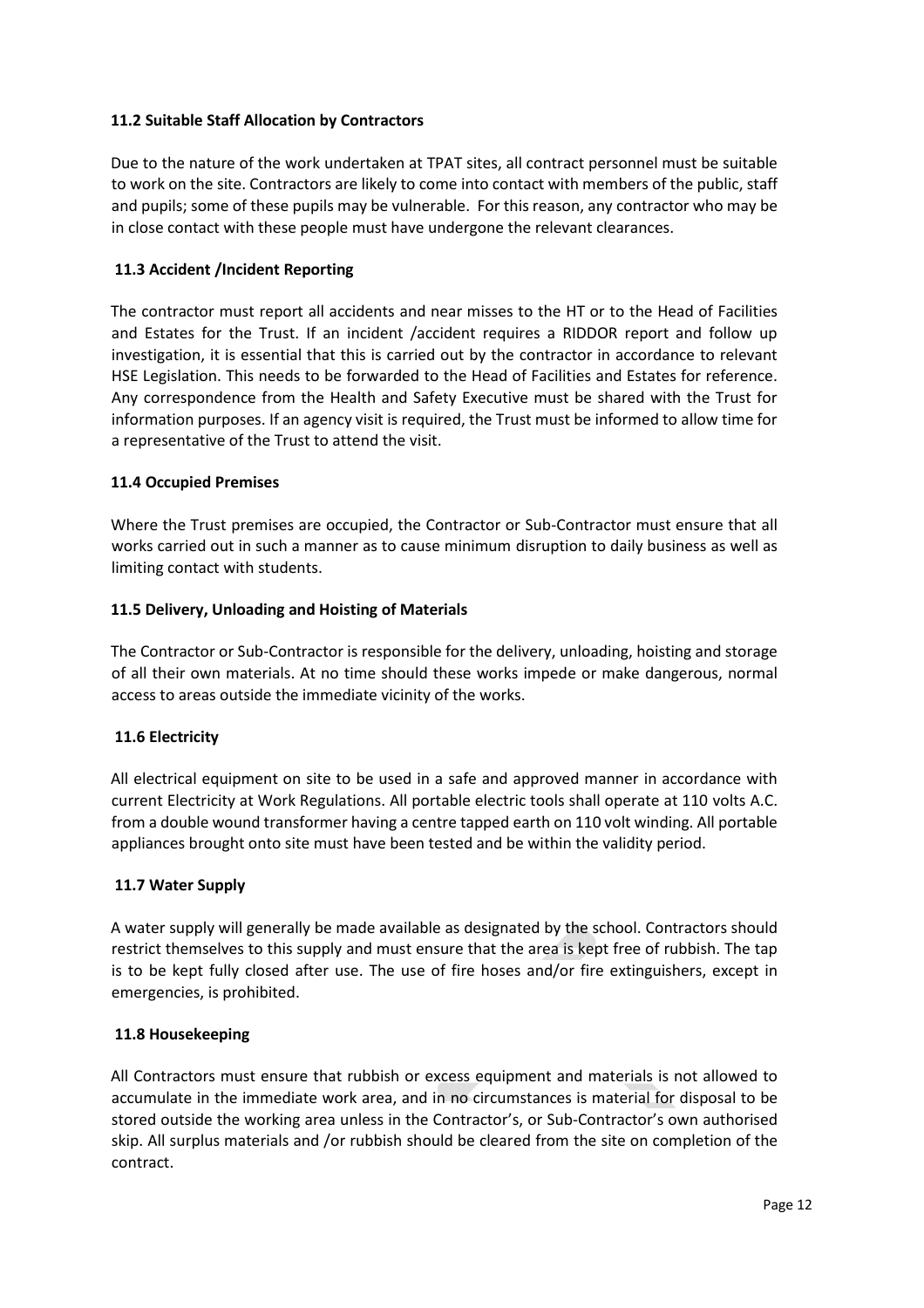Burning of rubbish on the Trust sites is prohibited.

Excessive dust build-up is to be avoided.

Suitable dust control mats are to be used where the works area is immediately adjacent to a clinical area.

Good housekeeping is to be maintained at all times.

## **11.9 Control of pollution**

Contractors may not deposit any waste, chemicals or any other substances whatever into drains or waste containers on Trust premises unless express permission has been given by the school.

Arrangements should be made to prevent sand, soil, cement or any other solid materials being washed into drainage or sewage systems. Under no circumstances should hazardous substances be flushed into drainage or sewage systems as a means of disposal.

#### **11.10 Mobile Phones**

Mobile phones are to be turned off in areas that display the No Mobiles signs.

## **12 SPECIFIC HAZARDOUS WORK ACTIVITIES**

Some contractors may be employed by TPAT to carry out a specific Hazardous activity, some of which are explained below. If the activity in question is not contained within the text of the procedure the school will be required to carry out relevant risk assessment.

#### **12.1 Working at Height**

Scaffolding will be erected only by competent persons who will carry out statutory inspections and maintain records of inspections. Contractors must erect suitable scaffolding with guardrails, toe boards and the tower must be fully boarded. Scaffolding must be erecting in line with relevant manufacturer standards and HSE legislation. This will include The Construction Design and Management Regulations (CDM).

Contractors should not carry out roof works without authorisation and the issue of a Permit to Work were applicable. Relevant Personal Protective Equipment must be worn, for example, harnesses, hardhats and appropriate foot wear.

#### **12.2 Over Head Works**

No work is permitted to take place over the heads of TPAT staff and pupils unless this is agreed with the xxx and provided suitable and sufficient risk assessment has been carried out.

#### **12.3 Road Safety**

All road works throughout the site must be agreed with the Trust. Any excavations, storage and skips must be guarded using appropriate signs, rails, traffic cones and lights etc. All works must consider Local Planning Authority guidelines.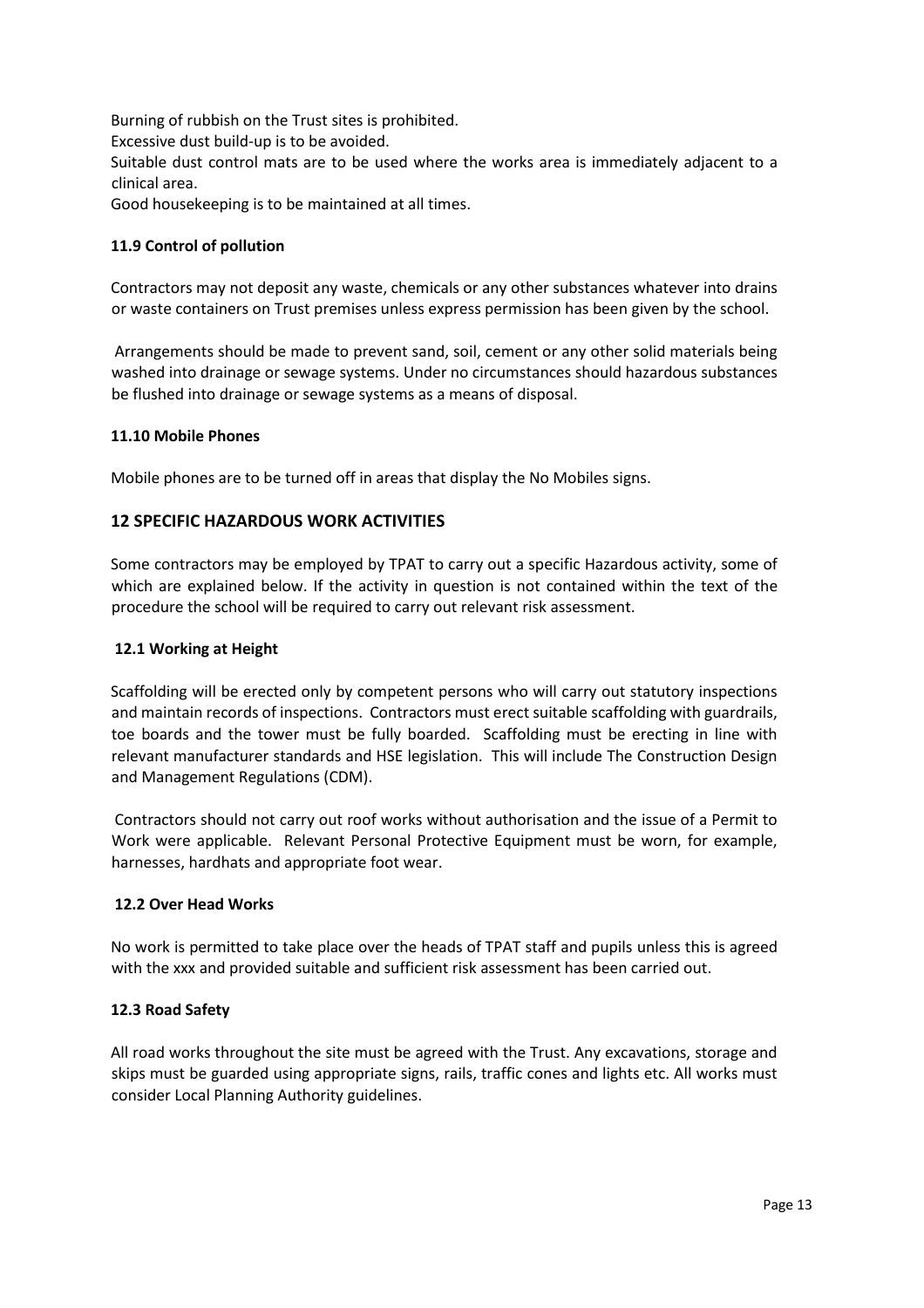## **13 PERSONAL PROTECTIVE EQUIPMENT (PPE)**

The Contractor is responsible for providing the personal protective equipment for his employees that is necessary for the work in hand. PPE must also comply with the statutory requirements or equivalent guidance appropriate to the circumstances.

### **14 HAZARDOUS SUBSTANCES /AREAS**

Contractors must not bring hazardous substances (CoSHH specific substances) onto the site without informing the school. The substance may only be utilised once the appropriate documentation, for example, Material Safety Data Sheets (MSDS) and relevant CoSHH assessments have been presented.

Contractors are not permitted to enter specific hazardous areas, for example, science laboratories, machine workshops, without the permission from the school and relevant information, instruction and training has been given.

## **15 CONFINED SPACES**

Contractors may not enter any confined space where there may be dangerous fumes or lack of oxygen, without the express permission of the school. If permission has been given, work in such places must be carried out in compliance with the permit to work system, following the methods and taking the precautions detailed in the relevant HSE guidance.

## **16 ASBESTOS**

Work involving asbestos and /or asbestos-bearing materials is strictly controlled by legislation. If, during the course of a contract the work is likely to involve disturbing asbestos in such a way as to give rise to dust the Contractor must cease work, withdraw his employees from the area and report immediately to the Head teacher along with the Trust's Head of Health, Safety and Estates. Only contractors that are licensed by the Health and Safety Executive are permitted to work with asbestos. Only when the Trust is happy all safety measures are in place can work commence. It will be the contractor's responsibility to complete the F100 notice to the HSE.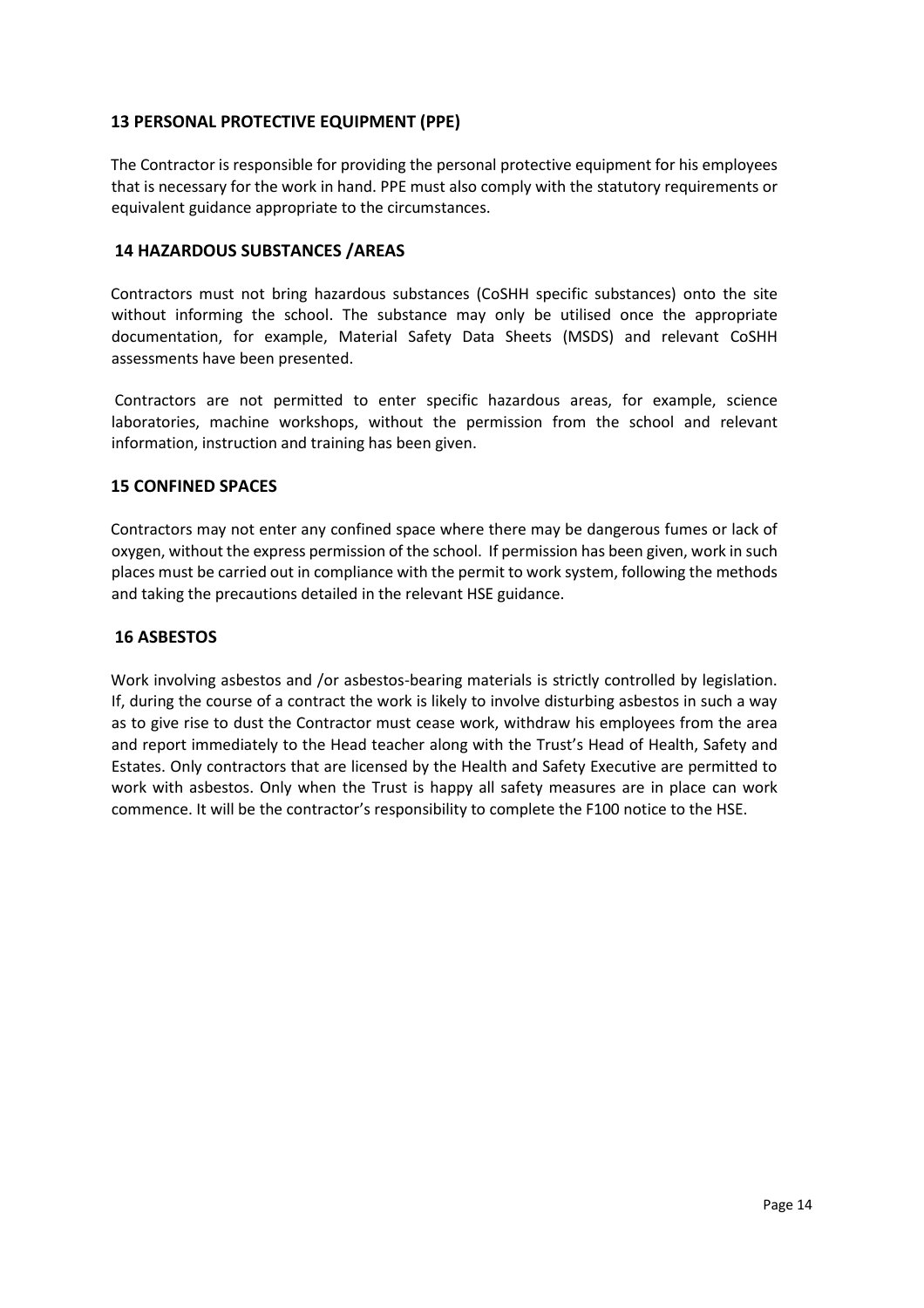## **APPENDIX 1 - CONTRACTORS INDUCTION PACK**

#### <span id="page-14-0"></span>**INTRODUCTION**

Truro and Penwith Academy Trust have a responsibility to ensure work on its premises is undertaken with due regard to the Health, Safety and Wellbeing of all persons on site or likely to be affected by the work. Every effort has been made to explain local hazards and risks, the School site rules and Contractor obligations to work safely at all times. The responsibility to understand and observe relevant legislation remains with the contractor at all times.

All contractors must sign in and out with the School reception, where they will receive a 'Visitor' ID badge, which must be worn at all times and receive a site safety brief. All work is to be undertaken to meet the requirements of the Construction (Design and Management) Regulations 2015. All contractors and their employees should be conversant with the current Health and Safety requirements and be made aware of the emergency procedures in place where they are working. The Contractor's Representative has the responsibility for ensuring that these requirements are maintained at all times. Any issues found whilst on school premises must be reported to the school immediately.

#### <span id="page-14-1"></span>**SAFETY BRIEFING FOR CONTRACTORS AND THEIR (SUB-CONTRACTORS)**

All construction type projects must be undertaken as required by the Construction (Design and Management) Regulations 2015. The school has a responsibility to ensure that all Contractors or Subcontractors who will be working within the school building and grounds are made aware of any known hazards and risks. This however does not in any way, relieve the contractor of his legal or contractual obligations to assess risk prior to and during works undertaken and disseminate this information to any sub-contractors they may use under their control. Failure to comply or to provide safe systems of work and competent and trained personnel could result in work being stopped. The schools are occupied by young and vulnerable people and contractors must be aware of standards expected of contractors and safeguards in place. Access will be provided to work areas and 'Contractor or visitor ID badges' which must be worn at all times. Contractors must sign in and out through the reception and return ID badges following completion of work or at the end of the working day. In the event of an emergency the Fire alarm sounding contractors should stop work, leaving by the nearest available exit to the dedicated assembly point.

#### <span id="page-14-2"></span>**GENERAL HAZARDS ON SCHOOL PREMISES:**

- The School is a busy site with open access to staff, young students and other site visitors.
- Vehicle movements are to be kept to a minimum in school hours and school pick up times.
- Buildings built pre 2000 may contain Asbestos or ACM's Surveys are available and should be checked prior to work on the building fabric.
- Some areas may contain hazardous and flammable materials or equipment and machinery used for building services and curriculum learning – work areas should be assessed for risk prior to work starting and safe systems of work established.
- Roof surfaces may be fragile or slippery safe systems of work must be established prior to access when working at height.
- Some areas of the school may contain stored "Flammable" products, such as gas and heating oil. Extreme caution should be taken when working on this equipment at all times.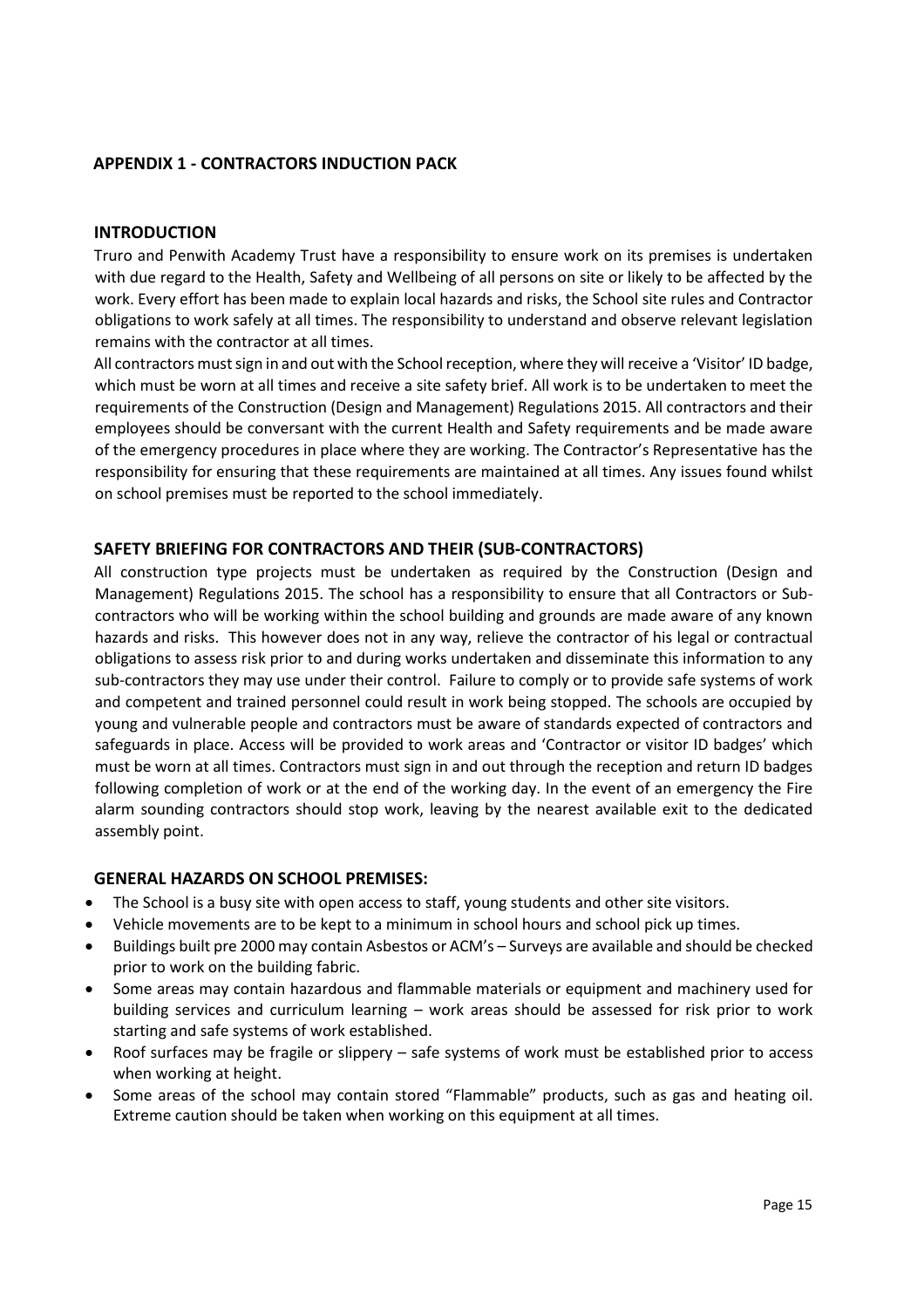## <span id="page-15-0"></span>**SAFEGUARDING ASSURANCE**

Contractors are required to confirm that, all reasonable steps have been taken to assure themselves that any employee working on Truro and Penwith Academy Trust schools has been recruited and vetted, you should ensure that the school has a letter of assurance or evidence of enhanced DBS checks from the Contractor prior to working at the school.

For working in an environment with young and vulnerable adults. Appropriate identity checks with proof of identity and evidence of address must have formed part of the process (DBS Checks). Adequate induction, supervision and training must be given to ensure any contracted employee or Sub-contractor has the appropriate skills and knowledge to carry out their work without incident. Contractors must not engage or have contact with pupils at any time.

## <span id="page-15-1"></span>**PERMIT TO WORK GUIDANCE & TEMPLATE**

Permits to work are put in place when there is a very high risk of accident of injury, therefore it's critical that workers know the implications if they have been issued with one and understand how they work. Not following the process may put themselves and others at risk of serious injury or death. The Trust expects that a permit to work system (PTW) shall be implemented for all particularly hazardous operations on site. Works requiring permits to be in place may include, but are not restricted to:

- Working with Asbestos or ACM's
- Duct cleaning.
- Works in confined Spaces (including lift shafts and sewage storage pits).
- Works on high voltage or live electrical systems.
- Grounds excavation works.
- Works on fire alarm systems that involve system isolation or disablement (Not required for fire drills)
- Works with hazardous materials that pose a significant risk to health.
- Hot Works (Work which involves, or may result in, an open flame, the production of sparks, or other potential sources of ignition).
- Works on roofs and fragile surfaces, this includes ladders and scaffolding.

## <span id="page-15-2"></span>**ISSUING A PERMIT TO WORK**

If a permit to work is required you will be informed of this by your manager or supervisor, the competent persons who are to issue a permit are:

- The Headteacher
- **•** Business Manager
- Site Supervisor
- TPAT Head of Health, Safety & Estates (TPAT)

The Permit to Work will be raised when signing in where contractors will inform site staff of the work planned and what's involved. The permit is a formal authorisation to carry out specific high risk work in a particular way. If you need to change from the planned method of work or undertake work in a new area, check that it's acceptable to the permit issuer before proceeding.

**Note.** It has been known for workers to accidentally disturb asbestos, receive an electric shock or suffer other serious accidents because they worked in an area without authorisation. The permit to work will set a start and finish time, i.e. period of time in which you are authorised to do the work. Never operate outside of the timeframe. If you need longer, ask the permit issuer for an extension. The permit to work must be signed off by all parties on completion of the works or the time allocated on the permit. When you have finished work, leave the area in a tidy and safe condition and sign off your part of the Permit to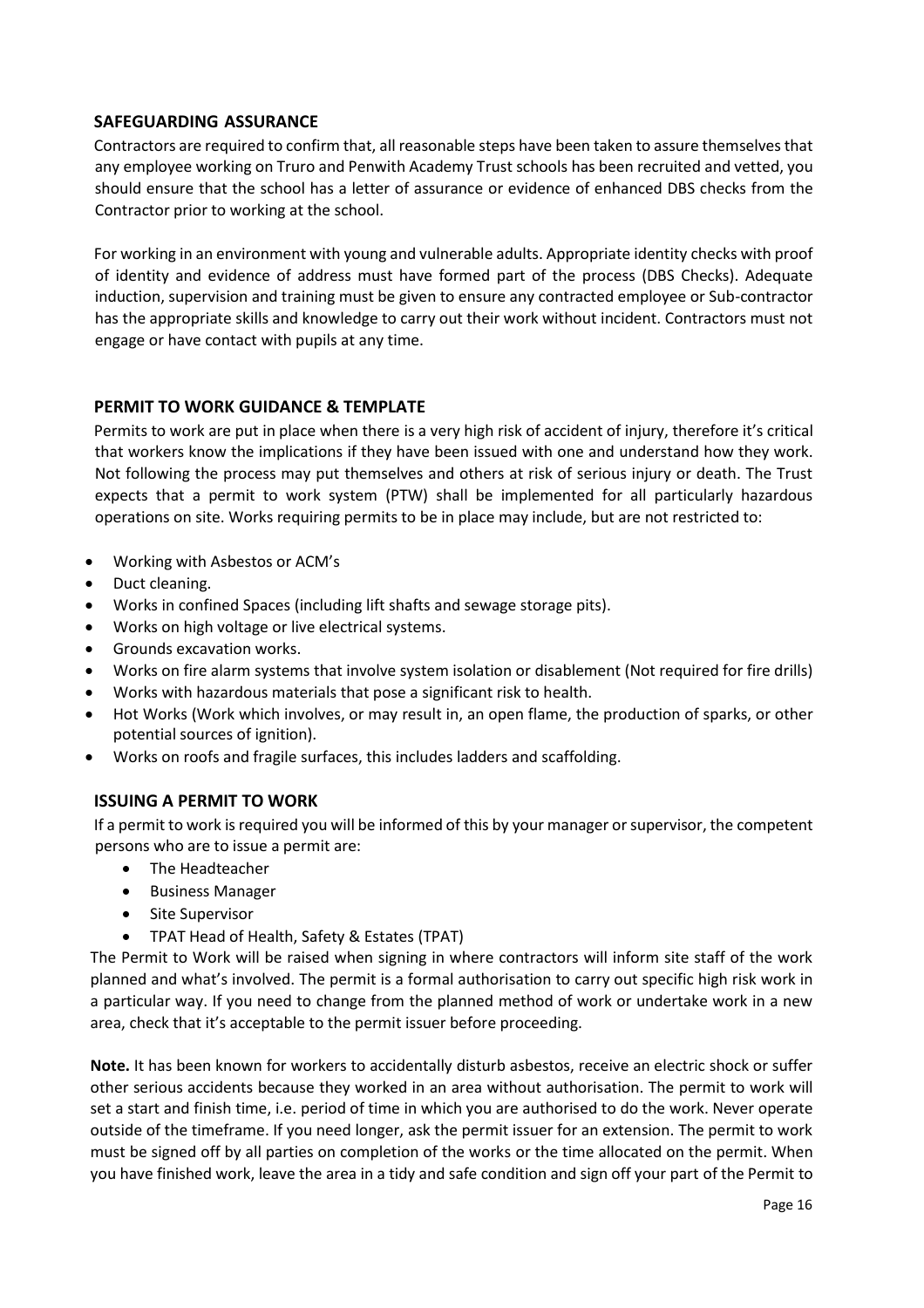Work and return it to the issuer for signing off their part. Sometimes you will finish the job when the permit issuer has left, if this the case you must have one of the other authorised staff sign it off as completed. If you know this is going to happen, please contact the other authorised members of staff notifying them of your intentions.

## <span id="page-16-0"></span>**ENVIRONMENTAL RESTRICTIONS**

If you are working at heights or carrying out works to the external of the school, you must take in to account the local environmental restrictions.

For example, if you are working on the school roofed area, wind speed and rain will be a factor in which a permit to work will be refused if the issuer is concerned for the workers' safety. This may also come in to effect if the weather deteriorates throughout the working day. If you are unhappy with the decision you may speak to the permit holder about this, however they will have the final say as to if the permit will be issued.

## <span id="page-16-1"></span>**NO SMOKING**

In line with the current legislation ALL areas of the school premises are classified as NO SMOKNG areas. Any operative or contractor not following this policy may be asked to leave site.

## <span id="page-16-2"></span>**TOILETS**

The Trust are happy for you to use the toilets facilities at the schools. We would ask that you respect other users leaving them in a clean and tidy condition.

## <span id="page-16-3"></span>**RESTRICTED ACCESS TO WORK AREAS**

#### **Barriers, fencing and signs**

It is the contractor's responsibility to provide all such equipment as required to protect from danger all third parties.

This will include all segregation of work areas, from all students and teachers to members of the public. This must also include all hazard and information signage. This will need to be treated on a project to project bases.

#### <span id="page-16-4"></span>**DELIVERY OF GOODS**

Contractors will be facilitated as much as possible by the school. However prior approval must be sought from the school to arrange for a safe and suitable time to allow the delivery of goods. Any damage or mess to any surface or building must be made good at the contractor's expense.

#### <span id="page-16-5"></span>**REMOVAL OF WASTE**

It shall be the contractor's responsibility to ensure all waste is removed, this must be disposed of in accordance with current legislation. For example, if a contractor has blown light bulbs they must be removed and disposed of under the WEE Regulations 2013. Ensuring any disposal notice is given to the school for their records.

### <span id="page-16-6"></span>**ACCESS EQUIPMENT**

It is the contractor's responsibility to provide their operatives with the correct access equipment. If the use of ladders is being considered they must only be used for short duration and light tasks.

Where scaffold is erected and left in place arrangements must be made for it to be checked every seven days by a competent person. This will need to be recorded and filed.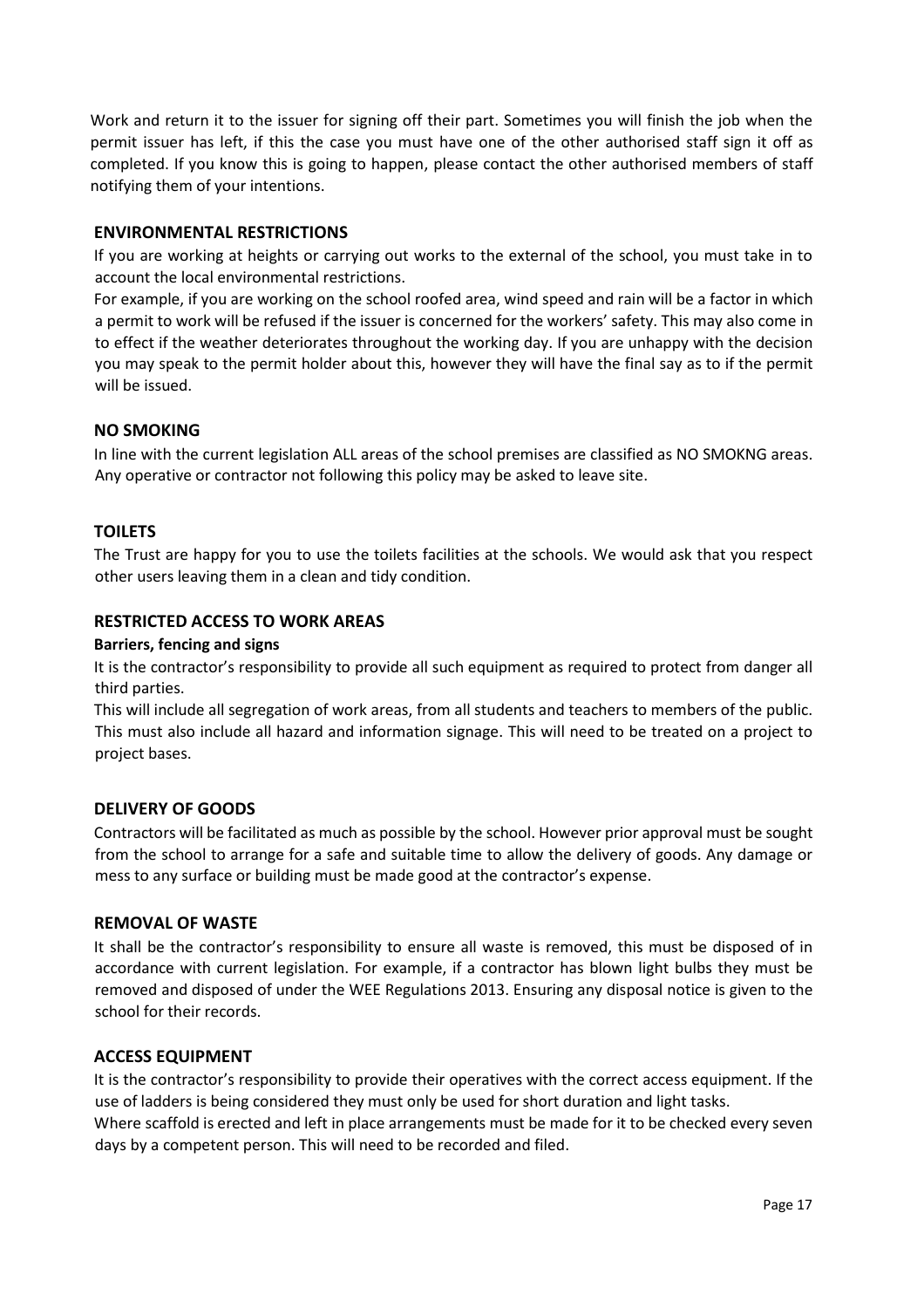Where scaffolding is erected and left in place overnight, arrangements must be in place to prevent unauthorised access to the scaffolding.

## <span id="page-17-0"></span>**FIRST AID AND ACCIDENT, INCIDENT REPORTING**

All contractors are responsible for making their own arrangements for first aid facilities for their employees.

Every accident or near miss must be recorded. A copy of the accident form must be made available for the school to file with in their safety folders.

The contractor must ensure compliance with the regulations relating to accident reporting using the Reporting of Injuries, Disease and Dangerous Occurrences Regulations 2013 for notice to the Health and Safety Executive if required.

## <span id="page-17-1"></span>**MONITORING OF CONTRACTORS**

When contractors are working within our schools, there may be occasions that the Trust Head of Health, Safety and Estates may visit to ensure the contractor is complying with:

- Site rules and conditions.
- Permit to work
- Safe systems of work
- Standards of working practices expected by the Trust
- Current legislation

#### <span id="page-17-2"></span>**PERSONAL PROTECTIVE EQUIPTMENT (PPE)**

All Contractors must supply their own PPE/RPE for their own employees as identified in the risk assessment. This should also include protective clothing for the task in hand. The employees must have the correct training in the safe use and storage of their own PPE/RPE. This again will need to be followed under the PPE Equipment at Work Regulations 1992.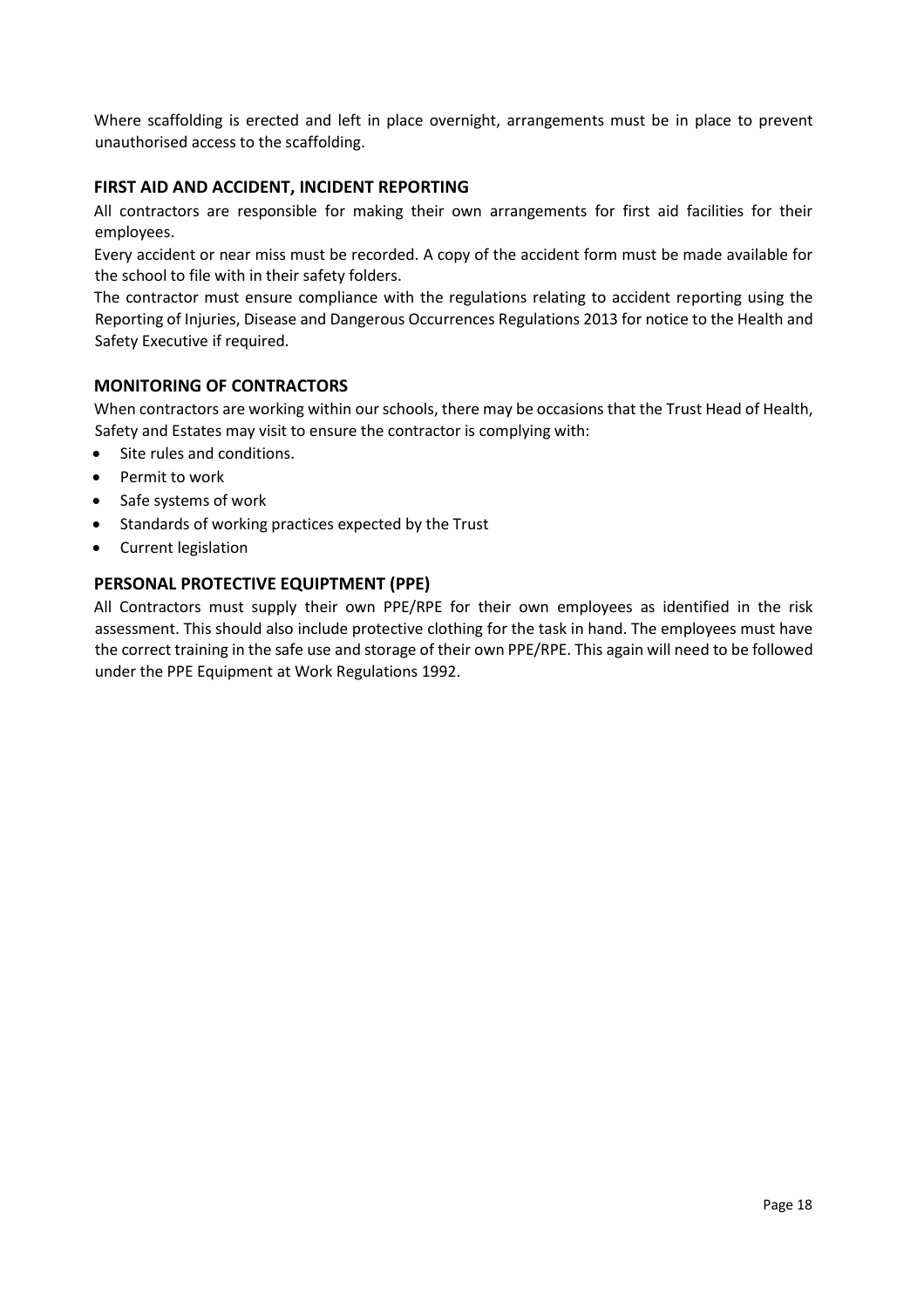

# **Please fill in the information boxes below and return to the school office prior to any work commencing.**

**Company Name and Co Registration number**

**Company Address**

**Post Code** 

| On behalf of |                                                                                                                                                                                                                                                                           |  |
|--------------|---------------------------------------------------------------------------------------------------------------------------------------------------------------------------------------------------------------------------------------------------------------------------|--|
|              | I confirm acceptance of the terms and conditions of this document and agree to adhere to the<br>Health, Safety and Safeguarding arrangements required by the School for contractors invited to work<br>on all sites under the control of Truro and Penwith Academy Trust. |  |
|              |                                                                                                                                                                                                                                                                           |  |
| Signature:   | Date:                                                                                                                                                                                                                                                                     |  |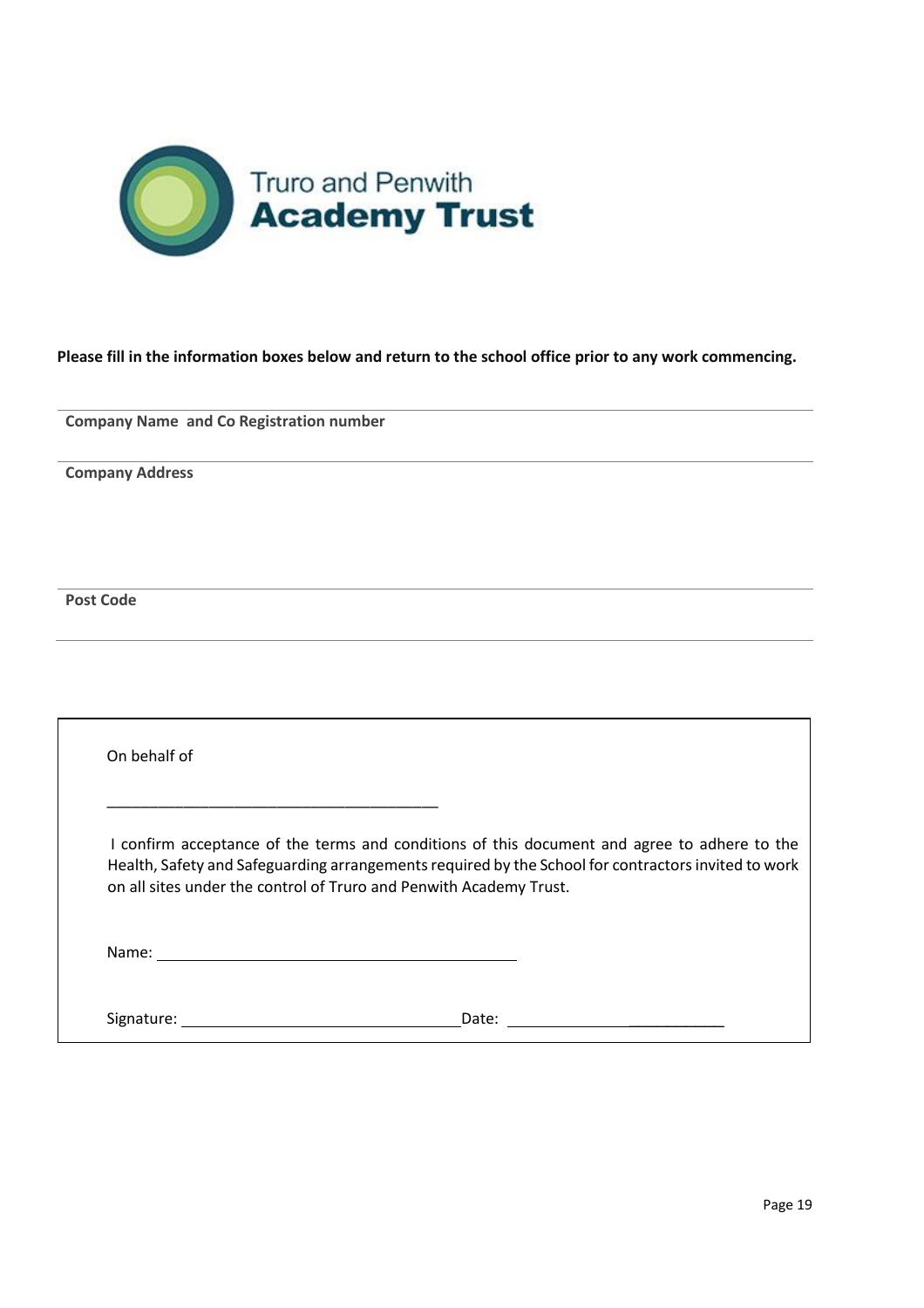# **APPENDIX 2 - RESPONSIBLE PERSON PERMIT TO WORK GUIDANCE NOTES AND TEMPLATE**

## <span id="page-19-0"></span>**Who can issue the permit?**

The permit to work can only be issued by the following listed people:

- Head Teacher
- Business Manager
- Site Supervisor / Caretaker
- Head of Health, Safety & Estates (TPAT)

However, for the above people to issue the Permit to Work they must be deemed component and feel happy to issue the permit to work. For the permits to be issued there should be in place the following, having been provided to us by the contractor:

- Copies of the company insurance documents
- Copies of any individual qualifications if required for the engineer to carry out this work
- Risk Assessments
- Method statements
- C.O.S.H.H Assessments

No contractor can be allowed to work on our schools or be issued a Permit to Work if they have not had a site safety induction and completed the site induction document and signed and returned it to the school. The completed documentation will need to be kept by the school and filed in the site safety files.

Please remember if a contractor is working at heights, they must not work alone or be allowed access to the roof area. They must be escorted by a member of the school staff or have a second engineer with them at all times.

There are always factors to take in to consideration prior to issuing a permit to work. For example:

- Has the contractor or in house staff in placed a safety fence or a barrier to stop any children or teaching staff, member of the public from coming in to the danger zone, or having access to the roof?
- Weather conditions if the contractor is working on the roof or off a ladder but **YOU** consider the weather conditions will make the working conditions too dangerous for the work to be carried out safely for all parties, then you have every right to not issue the permit and asking the contractor or team member to carry out the work on a different day, when the weather conditions allow for the work to be carried out safely.

If you are unsure that the engineer who you are issuing a permit to work, does not have the correct qualifications to carry out the work he/she has been sent to carry out, you have every right to refuse to issue the Permit and contact the Contractors office and asking them to send a different engineer.

However, you can also request to see a copy of the engineer's qualifications. If you are then happy with the qualifications, you may issue the Permit to Work.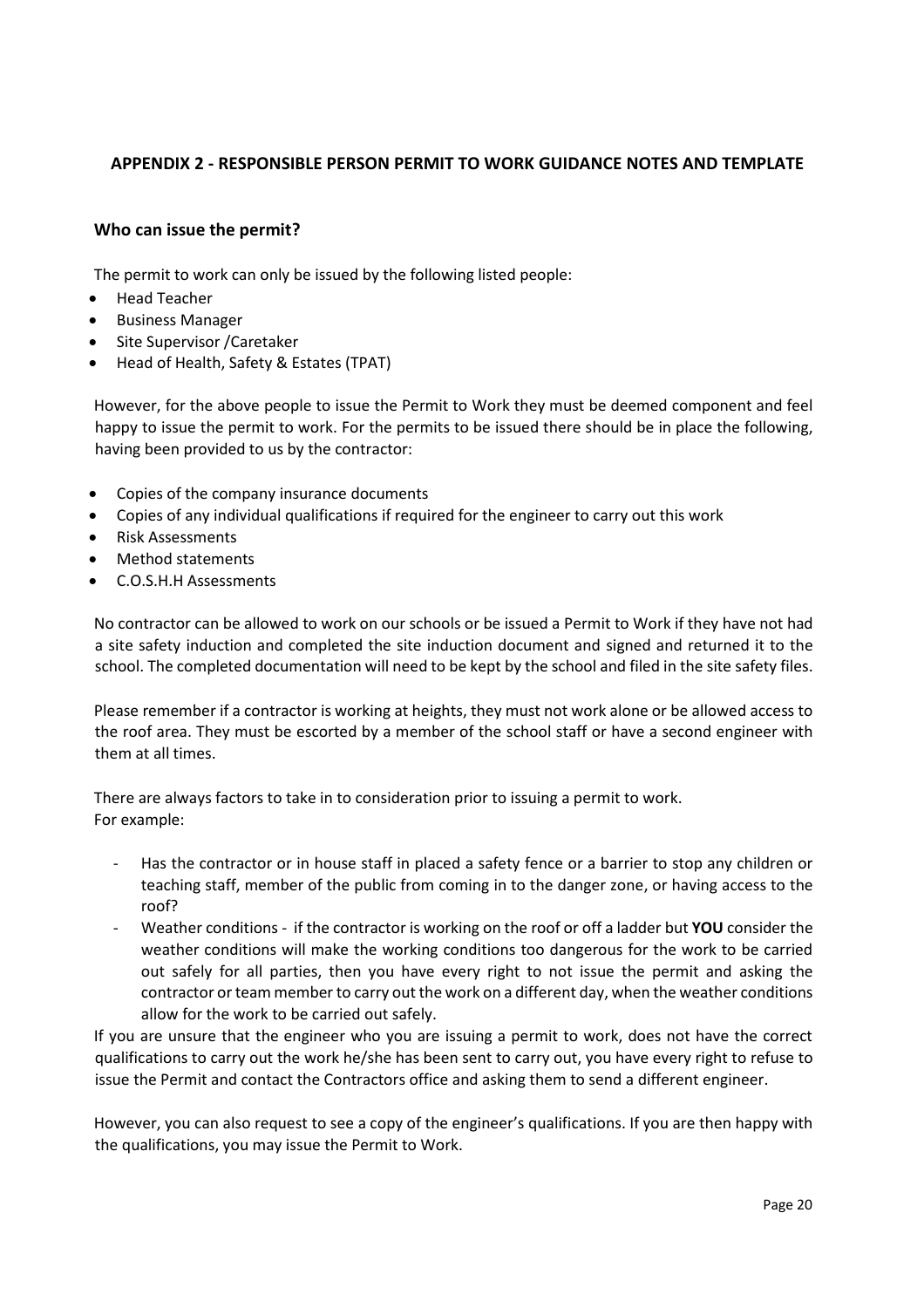The Permit to Work is only to be used in high risk tasks. You will not need to issue a permit to work if an electrician is only coming to change some light bulbs, or a plumber is coming to change a tap washer. If you are unsure what the permit to work is to be used for please feel free to give John Eddy TPAT Head of Health, Safety and Estates a call on 01872 308186. Please, if you are unsure, ASK.

The Permit to Work System, has been put in to place to protect the school, ensuring us as a Trust we are protecting our teams and the contractors who come to schools to carry out high risk tasks.

Here are a few useful links to check if your contractors are a member of a professional body they say they are part of.

<https://www.gassaferegister.co.uk/>Gas Safe for your Gas engineers <https://www.oftec.org.uk/Consumers/FindTechnician>OFTEC for your oil engineers <http://www.niceic.com/find-a-contractor/find-contractors>NICEIC for your electrical contractors <https://www.bafe.org.uk/>BAFE for all you fire protection services [https://www.wras.co.uk/consumers/approved\\_plumber\\_scheme/](https://www.wras.co.uk/consumers/approved_plumber_scheme/) Approved Plumbers (WIAPS) <https://www.nfrc.co.uk/>Approved federation of roofers (NFRC) <http://www.arca.org.uk/>Approved Asbestos removal register (ARCA)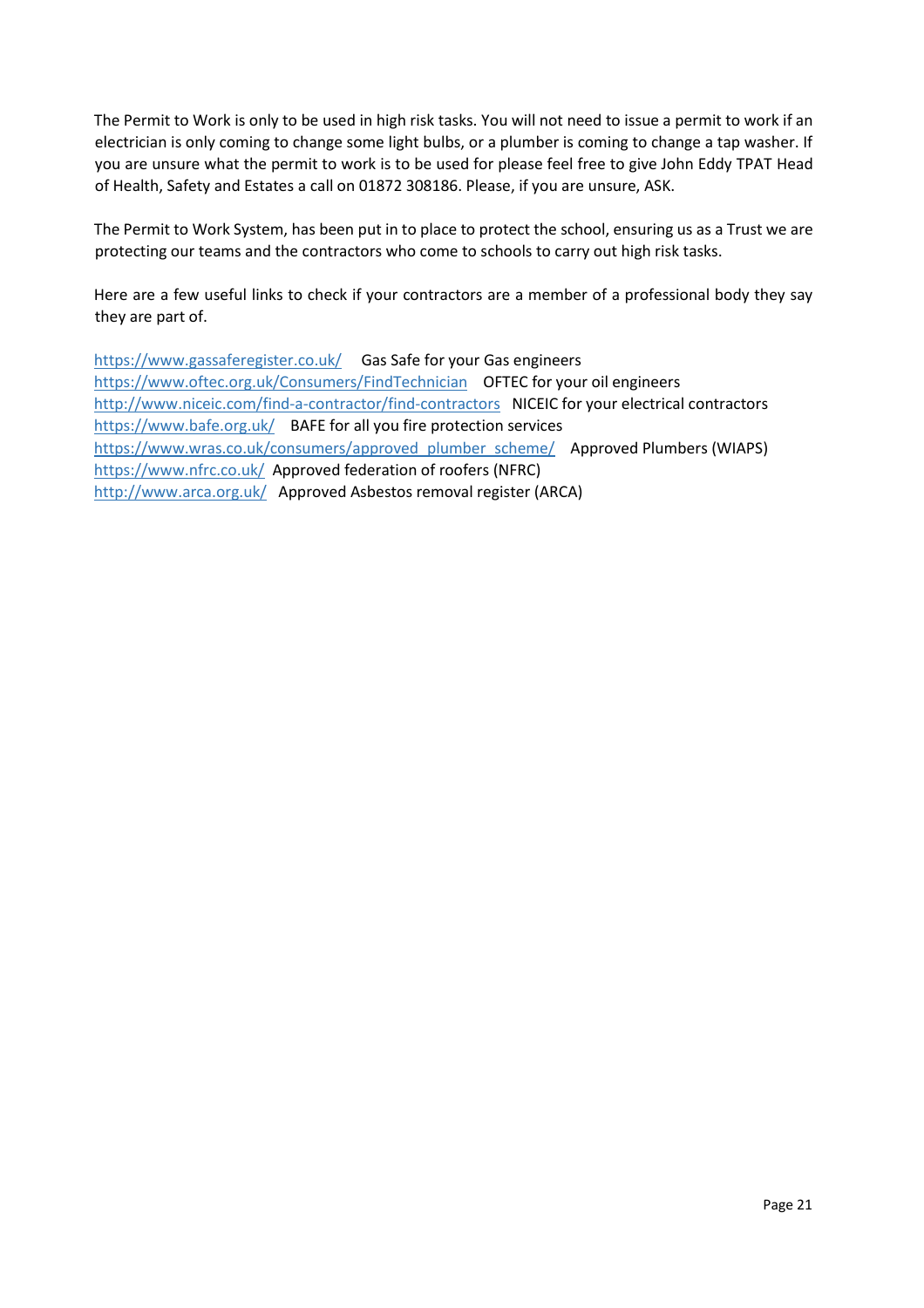

## **Contractor Permit to Work**

School/Building……………………………………………. Date of issue …………. /……………../…………

| <b>Company Name</b>  | <b>Company Address</b>         |  |  |
|----------------------|--------------------------------|--|--|
| Registration number  |                                |  |  |
| Permit issued to     | Mobile Number                  |  |  |
| Known Hazards if any | Location & Description of work |  |  |

Name of staff carrying out the work:

| 1                                                                                                                                                      | 2                              |                    | 3                    |  |  |  |  |
|--------------------------------------------------------------------------------------------------------------------------------------------------------|--------------------------------|--------------------|----------------------|--|--|--|--|
| 4                                                                                                                                                      | 5                              |                    | 6                    |  |  |  |  |
| Has the Risk Assessment<br>been read and signed off?                                                                                                   | <b>YES</b>                     |                    | NO.                  |  |  |  |  |
| This permit allows you to do the following works (please tick all that apply):                                                                         |                                |                    |                      |  |  |  |  |
| Asbestos                                                                                                                                               |                                |                    | Excavation/trenching |  |  |  |  |
| Duct cleaning                                                                                                                                          | Fire Alarm system              |                    |                      |  |  |  |  |
| Work in confined space<br>(C2/C3)                                                                                                                      |                                | Working at heights |                      |  |  |  |  |
| Electrical                                                                                                                                             | Hot works<br>(welding/Brazing) |                    |                      |  |  |  |  |
| Gas                                                                                                                                                    | Other (please specify)         |                    |                      |  |  |  |  |
| Plant, Tools Equipment being used                                                                                                                      |                                |                    |                      |  |  |  |  |
| Site induction completed                                                                                                                               |                                |                    |                      |  |  |  |  |
|                                                                                                                                                        |                                |                    |                      |  |  |  |  |
| By signing this permit to work, you confirm the work will be carried as per the Risk Assessment &<br>Method Statement supplied to the School or Trust. |                                |                    |                      |  |  |  |  |

 Signing this Permit to Work confirms that the company holds suitable and sufficient insurance, training records and method statements for the task involved.

Signed ………………………………………………………………. Position ……………………………………………………………